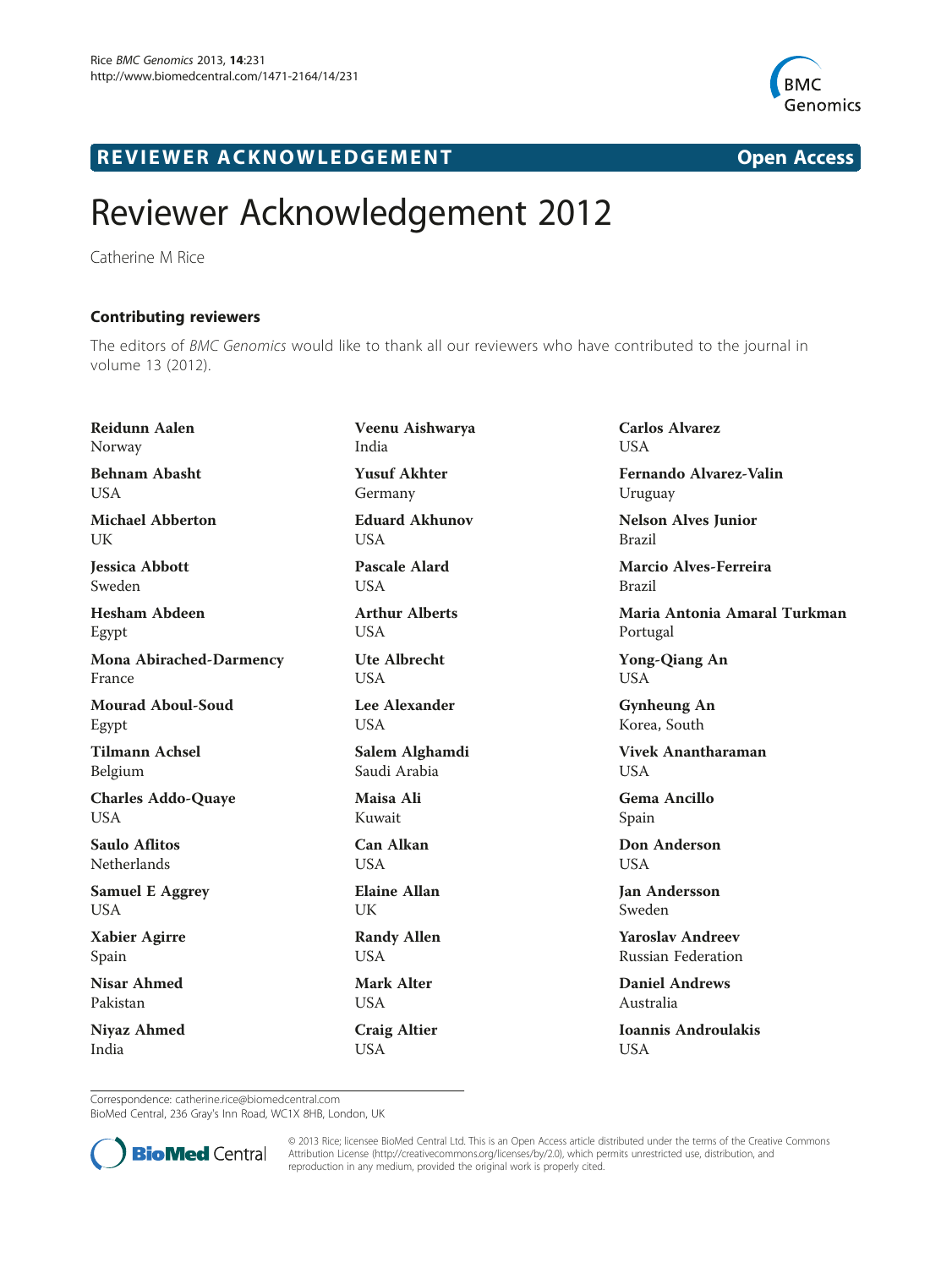Oñate Angel Chile

Claudia Angelini Italy

Matti Annala Finland

Caroline Anselme France

Aldwin Anterola **I** ISA

S Yahya Anvar Netherlands

Rudi Appels Australia

Katsutoshi Arai Japan

Kazuharu Arakawa Japan

Maria José Aranzana Spain

Marcos J. Arauzo-Bravo Germany

Filippos Aravanopoulos Greece

Tzahi Arazi Israel

Peter Arensburger USA

Juan Lucas Argueso USA

Stilianos Arhondakis Greece

Masanori Arita Japan

John Armour UK

Ian Armstead UK

Catherine Arnold UK

David Arnosti USA

Randolph Arroo UK

Pere Arus Spain

Mikko Arvas Finland

David Askew USA

Yan Asmann USA

Juan F. Asturiano Spain

Nadia Aubin-Horth Canada

Benjamin Audit France

Paul Auer USA

Raymond Auerbach USA

Ingo Autenrieth Germany

Karen Avraham Israel

Michael Axtell USA

Koichiro Aya Japan

Belay Ayele Canada

Julien Ayroles USA

Melanie Babcock USA

Igor Babiak Norway

Jaume Bacardit UK

Doris Bachtrog USA

Tsvetan Bachvaroff USA

Jonathan Badger USA

Timothy Bailey Australia

Matthew Bainbridge USA

Harsh Bais Sudan

Michael Baitaluk **USA** 

Lauren Bakaletz USA

Guus Bakkeren Canada

Angel Baldan USA

Laura Baldo Switzerland

William Baldwin USA

Eldon Ball Australia

Richard Baltz **USA** 

Piotr Jan Balwierz Switzerland

Mark Banfield UK

Manju Bansal India

Abdelali Barakat USA

Yoseph Barash **USA** 

Daniel Barbash **I** IS A

Nuno L Barbosa-Morais Canada

Jason Barbour USA

J Christopher Bare USA

William Barendse Australia

Luca Bargelloni Italy

Linda Barlow USA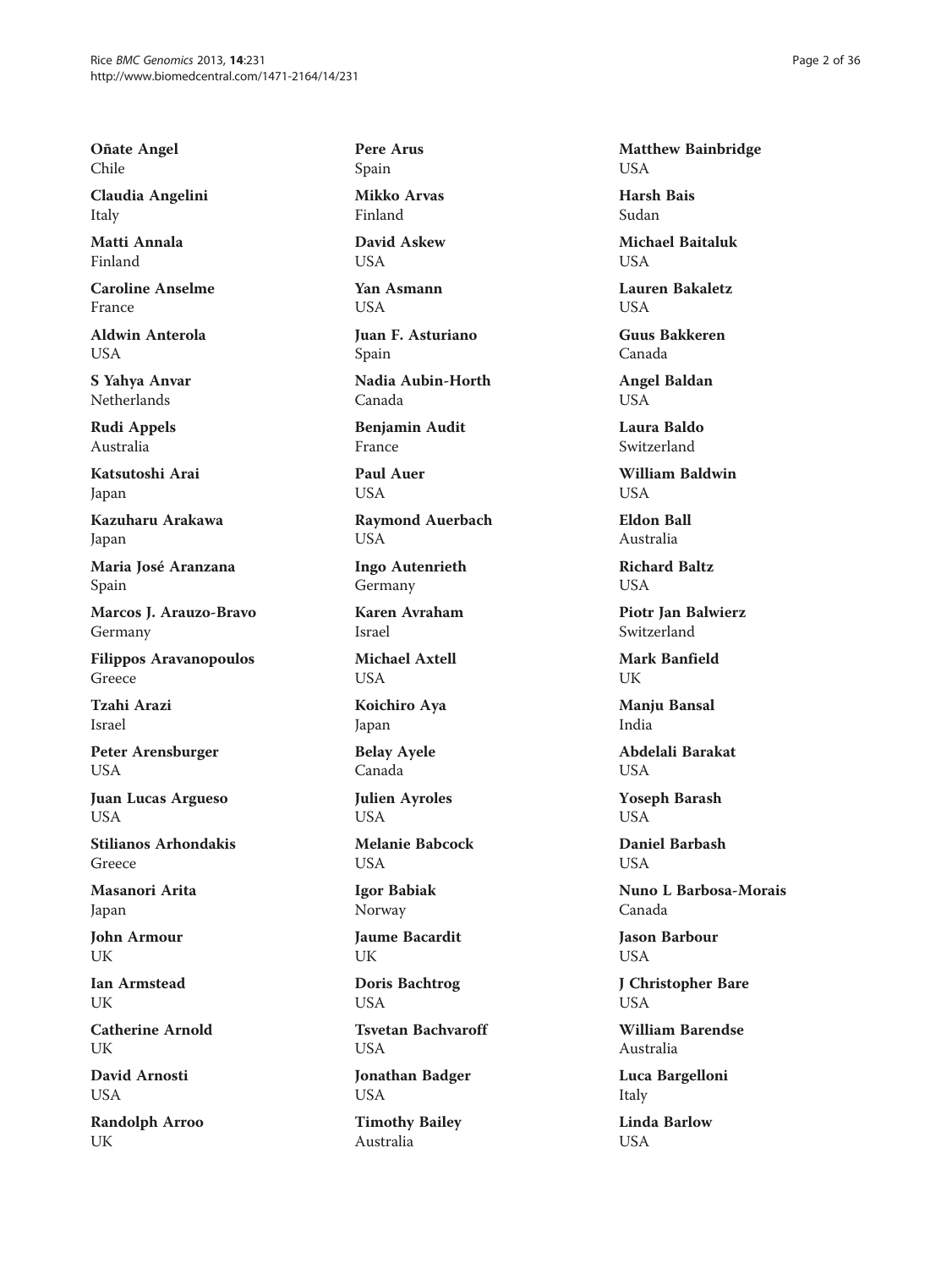Joanne Barnes Weidhaas USA

Ross Barnett **I** IK

Francisco Barona-Gomez Mexico

Younas Barozai Pakistan

Fx Barre France

Carlos Barreiro Spain

Roberto Antonio Barrero Australia

Craig Barrett USA

Daniel Barshis **USA** 

Artem Barski **USA** 

Andreas Barth **USA** 

Eva Bartova Czech Republic

Patrick Bastien France

Jacqueline Batley Australia

Cristina Battaglia Italy

Peggy Baudouin-Cornu France

Florian F Bauer South Africa

Stefan Bauersachs Germany

Iliana Baums USA

Line Bay Australia

Ken Bayles USA

Baltazar Becerril Mexico

David Beck USA

Thomas Becker Australia

David Begun USA

Jerzy Behnke UK

Susanta Behura **USA** 

Tim Beissbarth Germany

Stefan Bekiranov **I** IS A

Dorte Bekkevold Denmark

Faith Belanger USA

Stephen Bell UK

Matthew Bellgard Australia

Arianna Bellucci Italy

Kathy Belov Australia

Alexa Bely **USA** 

Andrew Bendall Canada

Celso Benedetti Brazil

Vladimir Benes Germany

Cesar Benito Spain

Yuval Benjamini USA

George Bennett USA

Sasisekhar Bennuru USA

Panayiotis (Takis) Benos USA

Stephen Bentley UK

Andrew Bergen USA

Sara Bergonzi Germany

Renaud Berlemont USA

Stewart Berlocher **USA** 

Rolf Bernander Sweden

Giorgio Bernardi Italy

Louis Bernier Canada

Matthew Berriman UK

Daniel Besser Germany

Laure Beven France

Madan Bhattacharyya USA

Sukesh Bhaumik **USA** 

Christopher Bidwell USA

Fabiana Bigi Argentina

Hans Binder Germany

Daniel Bird Australia

Inanc Birol Canada

Angela Bithell UK

Michael Black Australia

Jerry Blackwell USA

Judith Blake USA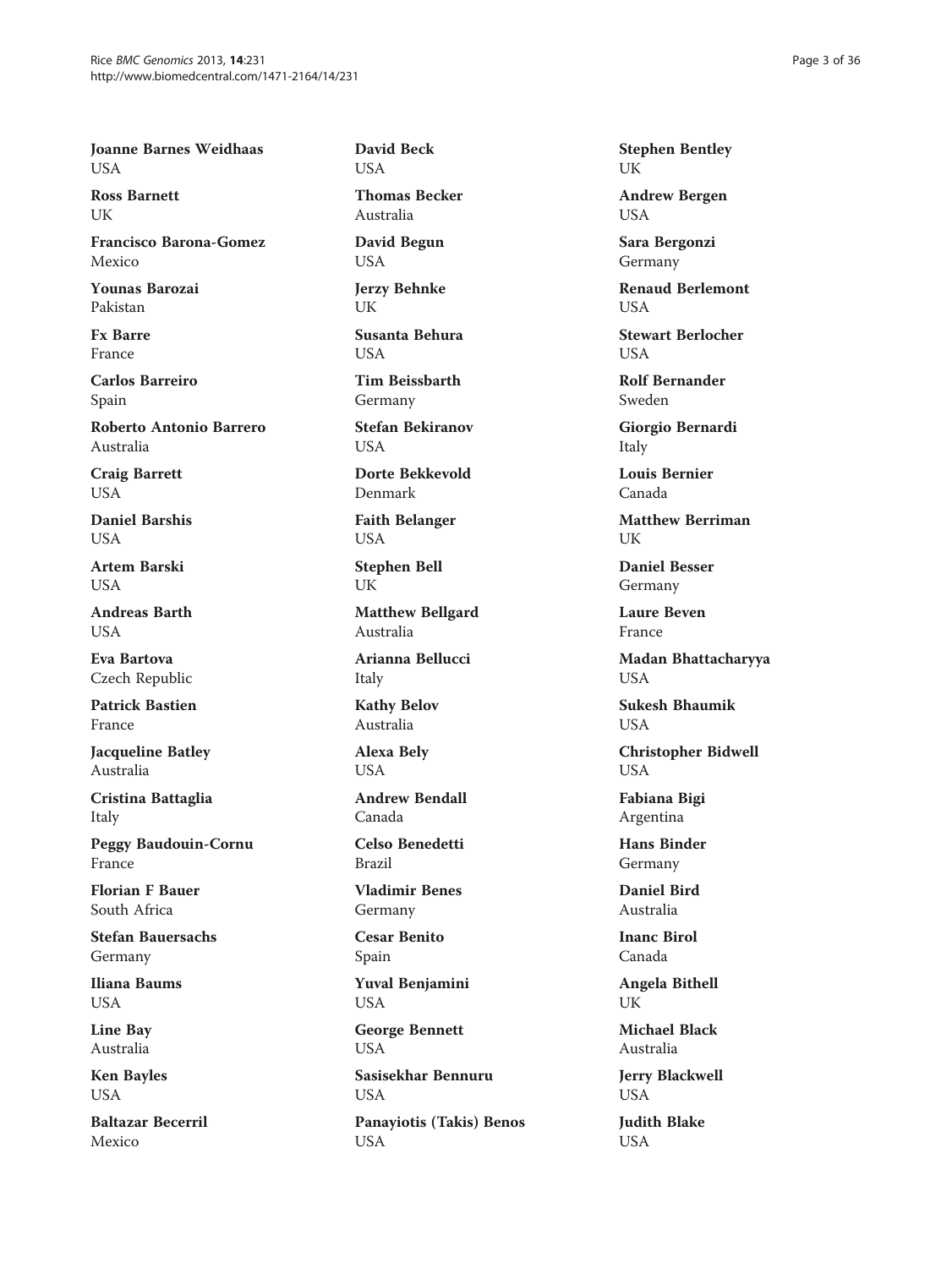Robert Blakesley USA

Jose M. Blanca Spain

Robert Blankenship USA

Christoph Bleidorn Germany

Matthew Blow **I** ISA

Ralph Bock Germany

Ulrich Bodenhofer Austria

Mark Boekschoten Netherlands

Martin Boer Netherlands

Cornelius Boerkoel **USA** 

Jon Bohlin Norway

Didier Boichard France

Stephane Boissinot **USA** 

Leonardo Boiteux Brazil

Zsolt Boldogkoi Hungary

Hanna Bolibok-Bragoszewska Poland

Aureliano Bombarely Gomez USA

Muriel Bonnet France

Anne Bonnieu France

Stephanie Booth Canada

Hester Bootsma Netherlands

Nicole Borth Austria

Stefania Bortoluzzi Italy

Paul Boss Australia

Arnaud Bottin France

Adnane Boualem France

Gerard Bouffard USA

Kostantinos (Kostas) Bourtzis Austria Neil Bower

Australia

Jon Boyle USA

Cameron Bracken Australia

Chris Bradfield USA

Stephen Bradford Australia

William Bradshaw USA

Katharina Braeutigam Canada

Markus Brameier Germany

Miguel Branco UK

Thomas Braun Germany

Kristen Brennan **USA** 

Patricia Brito Portugal

Guy Brock USA

Jeremy Brockes UK

Gudrun Brockmann Germany

Karl Broman USA

Samantha Brooks **I** IS A

Mikael Brosche Finland

Susan Brown I IS A

Reinhold Brückner Germany

Edward Brummer I IS A

Carmen Buchrieser France

Gregory Buck USA

Noel Buckley UK

Hernan Burbano Germany

Gertraud Burger Canada

Gaelen Burke **USA** 

Fabien Burki Canada

Andreas Burkovski Germany

Norman Buroker **USA** 

Gloria Burow **USA** 

Ben Busby USA

Pierre Bushel **USA** 

Fabian Buske Australia

Lee Butcher UK

Melinka Butenko Norway

Geraldine Butler Ireland

Ramesh Buyyarapu USA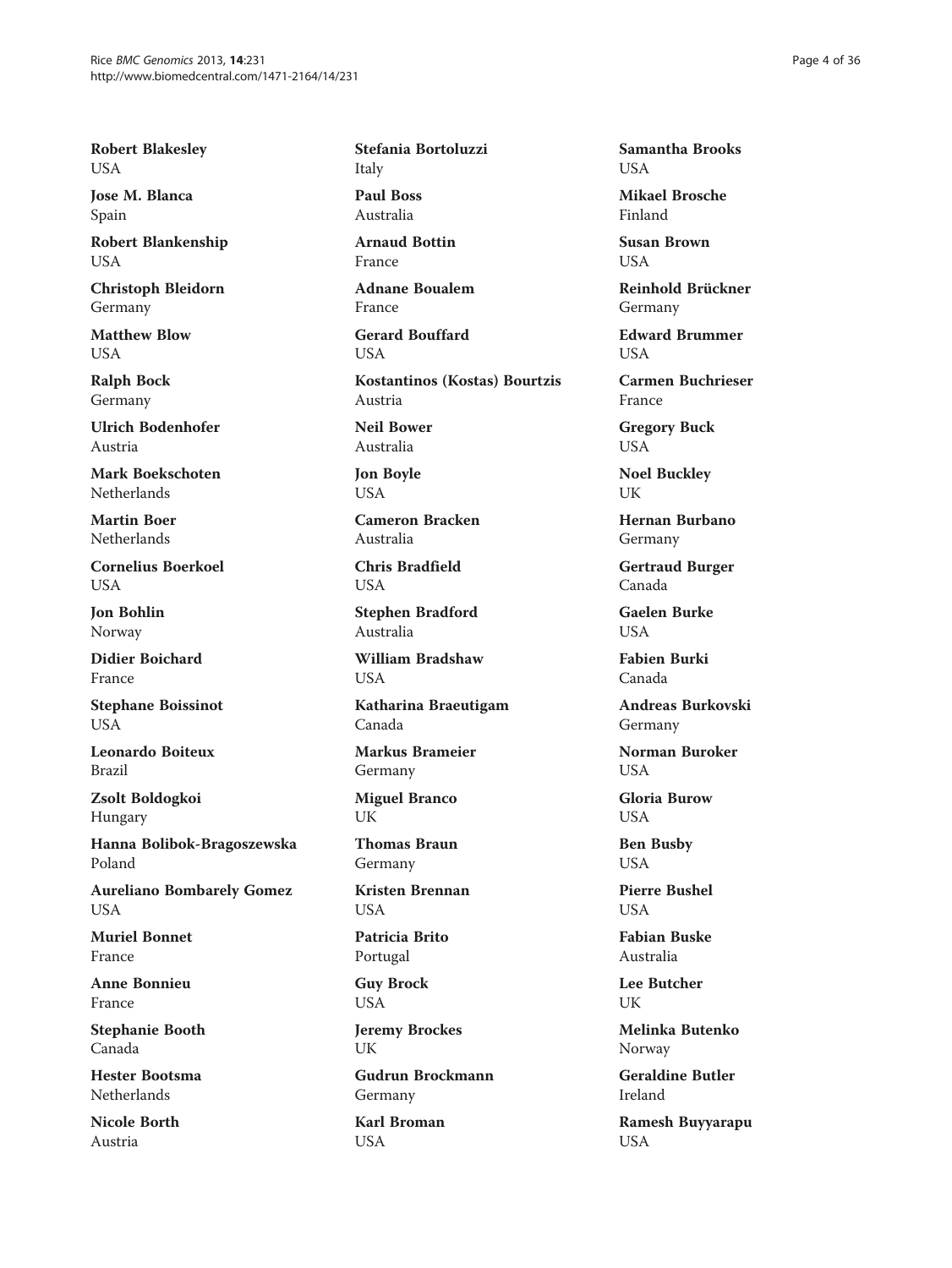Nicole Bye Australia

Leonid Bystrykh Netherlands

Santiago Cabaleiro Spain

Xuang Cai China

Michael Calcutt **I** ISA

Fanny Calenge France

Elisabet Caler **I** IS A

Juan Calvete Spain

Stephen Cameron Australia

Steven Cannon **USA** 

Francisco R Canton Spain

Natasha Caplen USA

Katia Cappelli Italy

Claudia Carareto Brazil

Lucia Carbone **USA** 

Faizal Careem Canada

Daniela Carlisi Italy

Piero Carninci Japan

Laura Carrel USA

Lorenzo Carretero-Paulet Spain

Jason Carroll UK

Vern Carruthers USA

Eric Carstens Canada

Kim Warwick Carter Australia

Clay Carter USA

Carla Caruso Italy

Carlos R Carvalho Brazil

Elena Casacuberta Spain

Tamara Caspary USA

Joe Cassady USA

Isabelle Cassar-Malek France

Ainara Castellanos-Rubio **USA** 

Todd Castoe USA

Amy Caudy Canada

Francesc Cebria Spain

Nathalie Cella Brazil

Rino Cella Italy

Federica Censi

Italy Joan Cerda

Spain

Mariateresa Cervera Spain

Alessandro Cestaro Italy

Pieter-Jan Ceyssens Belgium

David Chagne New Zealand

Jean Challacombe USA

Agnes Chan USA

Cheong Xin Chan Australia

Ming-Tsair Chan Taiwan

Amaresh Chandra India

Hsueh-Wei Chang Taiwan

Jeff Chang USA

Jeffrey Chang USA

Liwei Chang USA

Shiaoman Chao USA

Joe Chappell USA

Nicolas Charlet Berguerand France

Carole Charlier Belgium

Emmanuelle Charpentier Sweden

Keith Chater UK

Mithu Chatterjee USA

Dipankar Chatterji India

Fayun Che USA

Frederic Chedin USA

Nor Chejanovsky Israel

Jing Chen USA

Jinming Chen China

Jui-Fen Chen Taiwan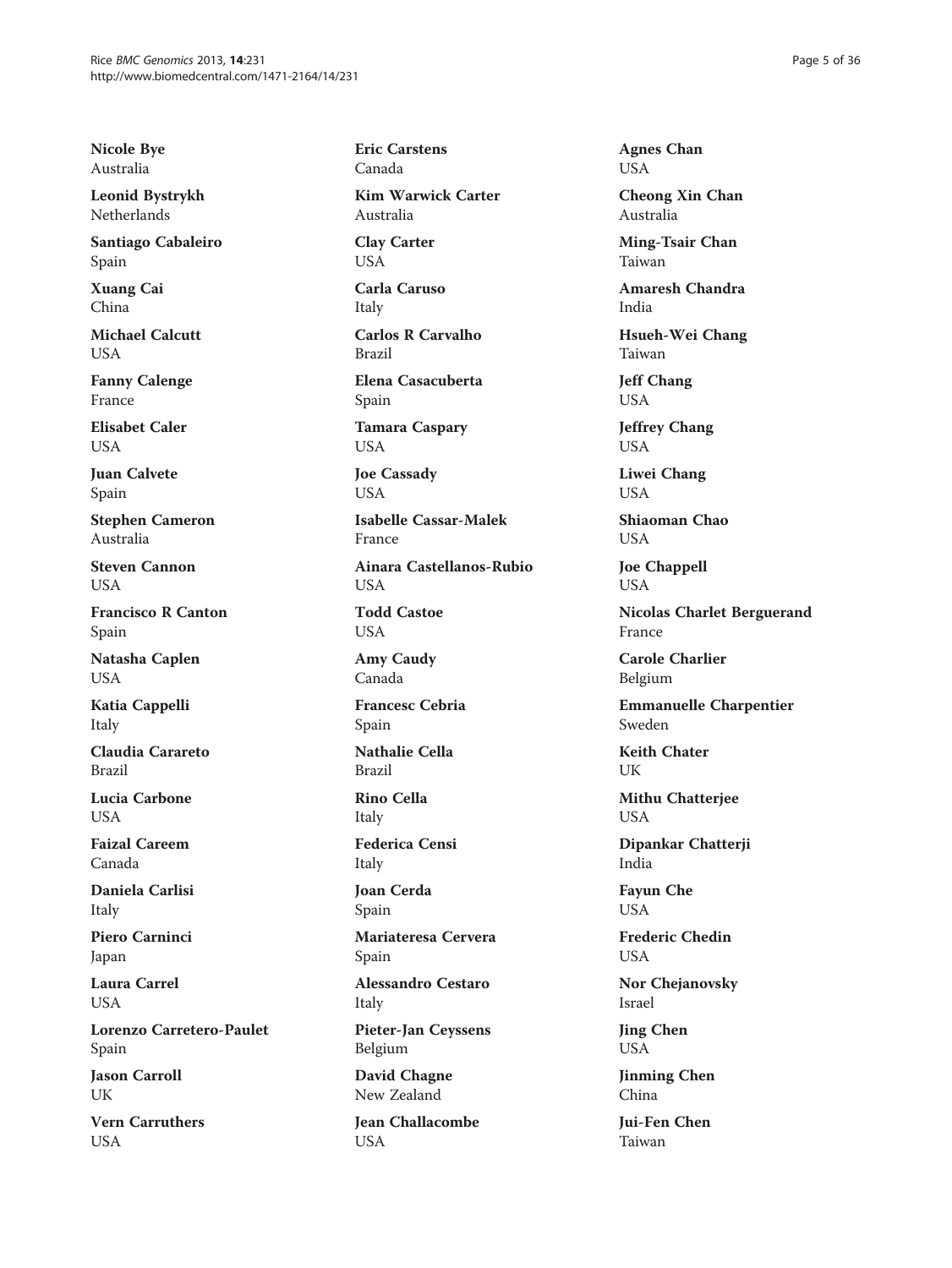Liangbiao Chen China

Ping Chen China

Shaoliang Chen China

Wei Chen Germany

Xian-Ming Chen USA

Xiao-Ya Chen China

Xiaoping Chen China

Z. Chen USA

Z. Jeffrey Chen USA

Chun-Wen Cheng Taiwan

Hans Cheng USA

Lailiang Cheng USA

Sara Cherry **USA** 

Ravindra Chibbar Canada

Sridar Chittur **USA** 

Charles Chiu USA

Norman Chiu USA

Michael Cho USA

Niki Chondrogianni Greece

James Chong UK

Vivek Chopra USA

Keng-See Chow Malaysia

Lane Christenson USA Pascal-Antoine Christin USA Jui-Hua Chu Taiwan

Eui-Hwan Chung USA

Ho-Ryun Chung Germany

Salvatrice Ciccarese Italy

M. Gonzalo Claros Spain

Matthew Cleveland USA

Djork Clevert Austria

Martha Clokie UK

Steve Clough USA

Avner Cnaani Israel

Gitta Coaker **USA** 

John Coffin USA

Noel Oliver Ian Cogan Australia

Ephraim Cohen Israel

Lachlan Coin UK

Nicholas Coleman Australia

Michelle Colgrave Australia

Desmond Collins New Zealand

Andrew Collins **IK** 

Duncan Colquhoun Norway

Colin Combs USA

Ana Conesa Spain

Ian Connerton UK

Erin Connor USA

Tom Conrad Japan

Luciano Conti Italy

Jens R. Coorssen Australia

Giovanni Coppola USA

Mark Corbett Australia

Timothy Cornell USA

Montserrat Corominas Spain

Erico Costa Brazil

Marcio Costa Brazil

Valerio Costa Italy

Maria Costantini Italy

Laurent Couetil **USA** 

Patrick Covello Canada

Mark Cowley Australia

Robert Cramer USA

Chris Creevey Ireland

Martin Crespi France

Alexandre Cristino Australia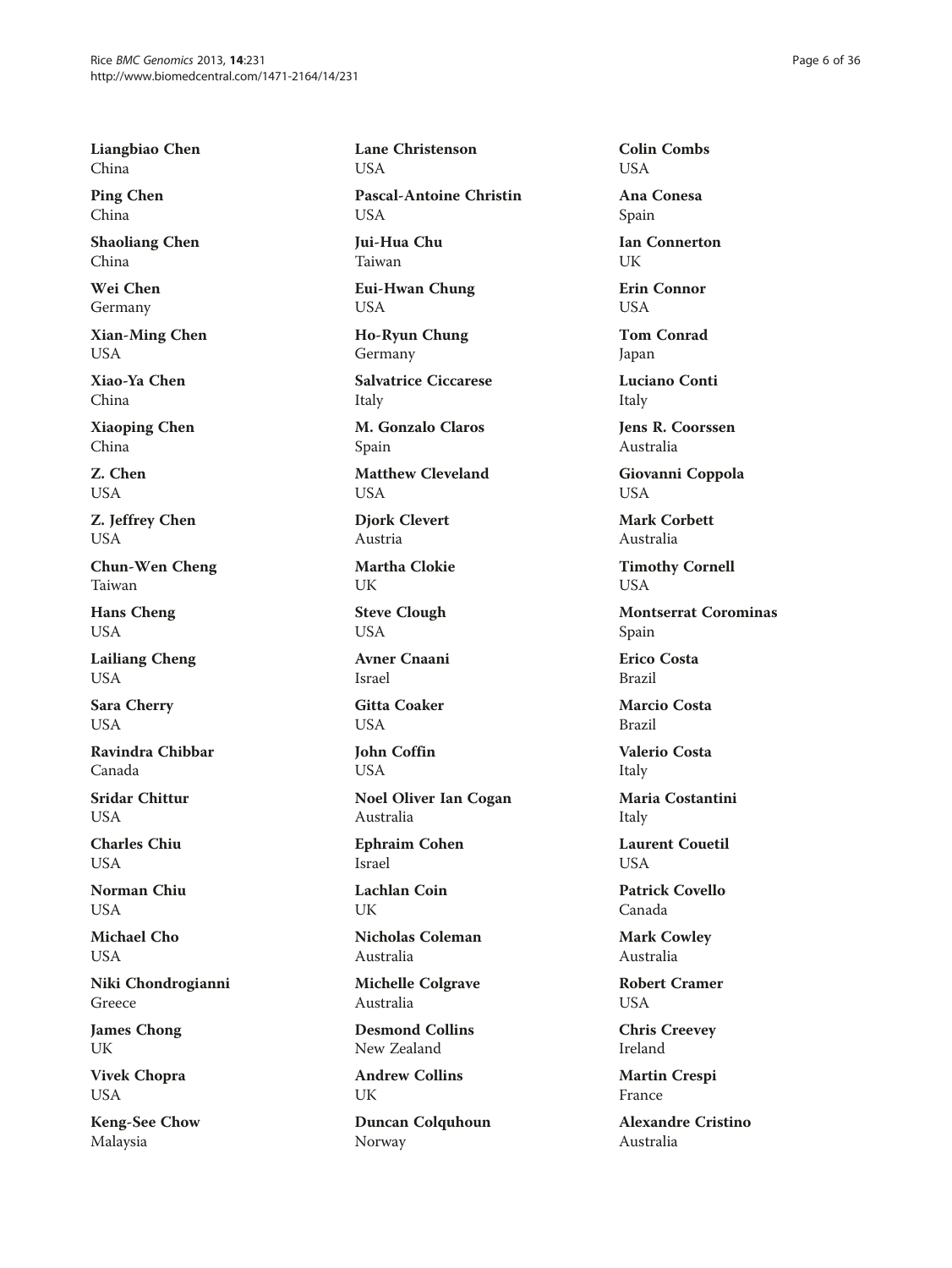Quentin Cronk Canada

Kevin Crosby USA

Marc Cruts Belgium

Peter Csermely Hungary

Xinping Cui USA

Luis Cunha Brazil

Christina Cuomo **I** IS A

Rosa M. Cusido Spain

Fatima Cvrckova Czech Republic

Mirjam Czjzek France

Charles Czuprynski **USA** 

Aline Da Silva Brazil

Andrew Dalby **UK** 

Colin Dale USA

Tamas Dalmay UK

Brian Dalrymple Australia

Etienne G.J. Danchin France

Thomas Dandekar Germany

Patrick Danley USA

Roy Danzmann Canada

Zhang Daoyuan China

Sabyasachi Das USA

Sujoy Das Gupta India Shiladitya Dassarma USA Swapan Datta India Emily Davenport USA

John Davey UK

Megan Davey UK

William Davidson Canada

Matthew Davies UK

Peter Davies Canada

Ian Davis **USA** 

Richard Davis **USA** 

Thomas Davis **USA** 

Roberta Davoli Italy

Simon Davy New Zealand

Benoit Dayrat USA

Pieter De Bleser Belgium

Michele De Bortoli Italy

Simone De Jong USA

Ronnie De Jonge Netherlands

Dirk-Jan De Koning Sweden

Rafael R. De La Haba Spain

Suzanne De La Monte USA

Benildo De Los Reyes USA

Ruud De Maagd Netherlands

Emanuele De Paoli Italy

Janine Deakin Australia

Jeffrey Dean USA

Ralph Dean USA

Matt Deardorff **I** IS A

Claire Deback France

Thomas Debener Germany

Stephane Debernard France

Russell Dedrick USA

Sandie Degnan Australia

M Dejong Netherlands

Rosa Del Campo Spain

Massimo Delledonne Italy

Christine Delorme France

Regine Delourme France

Serge Delrot France

Constantinos Deltas Cyprus

Erick Denamur France

Xiuxin Deng China

Megan Dennis USA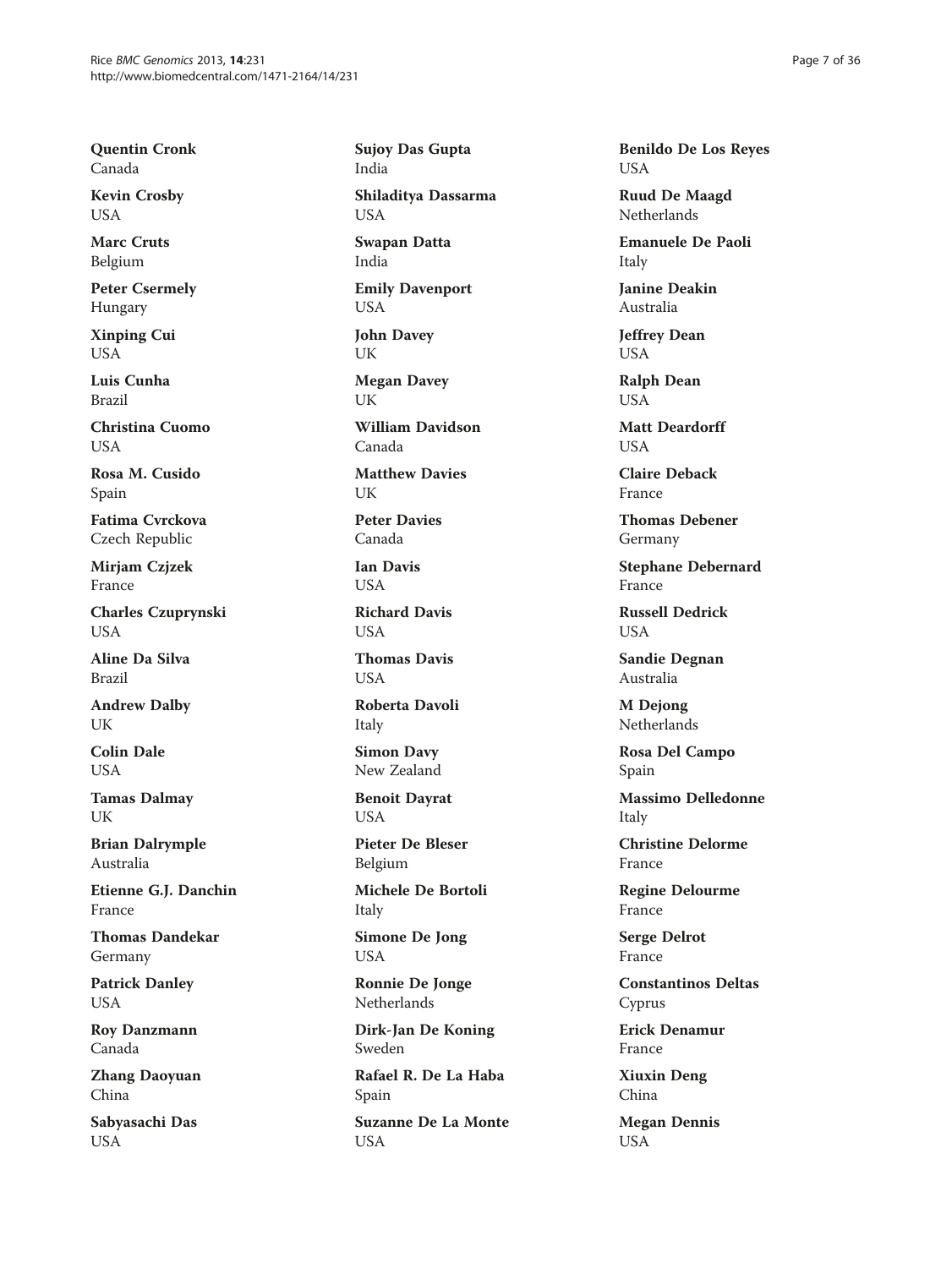Llewellyn Densmore USA

Cynthia Derdeyn USA

Michael Desalvo **USA** 

David Deshazer USA

Christine Desmedt Belgium

Josef Deutscher France

Yvan Devaux Luxembourg

Zoltan Dezso USA

Swatismita Dhar India

Sangeeta Dhaubhadel Canada

Amit Dhingra **USA** 

Graciela Dias Brazil

Norbeto Díaz-Díaz Spain

Walburga Dieterich Germany

Stephen Difazio **USA** 

Lubbert Dijkhuizen Netherlands

Johannes Dijkstra Japan

Rebecca Dikow USA

Rod Dimaline UK

David Dineen Ireland

Lianghao Ding USA

Randy Dinkins USA

Jonathan Dinman USA

Christian Diot France

Simon Dittami Norway

Dirk Dittmer USA

Marcus Dittrich Germany

Michael Djordjevic Australia

Dirk Dobbelaere Switzerland

Anna Dobritsa USA

Harsha Vardhan Doddapaneni USA

Eric Dodds USA

Jerry Dodgson USA

Marlies Dolezal Austria

Jaroslav Dolezel Czech Republic

Lars Dölken UK

Eytan Domany Israel

Janet Donaldson USA

Claudio Donati Italy

Zheng Dong USA

Nilgun Donmez Canada

Giuseppe D'Onofrio Italy Scott Dougan USA

Robin Dowell USA

Finn Drabløs Norway

Milenkovic Dragan France

Pavel Drevinek Czech Republic

Philipp Drewe Germany

Christine Dreyer Germany

Jean-Michel Drezen France

Patrick D'Silva India

Ursula D'Souza UK

Lixin Du China

Charles Du **USA** 

Yongping Duan **USA** 

Christian Dubos France

Christele Dubourg France

Jean Dubremetz France

Michel Duclos France

Joel Dudley USA

Alexandra Dumitriu **USA** 

Beth Dumont USA

Susana Dunner Spain

Sébastien Duplessis France

Bas E. Dutilh Netherlands

Chitra Dutta India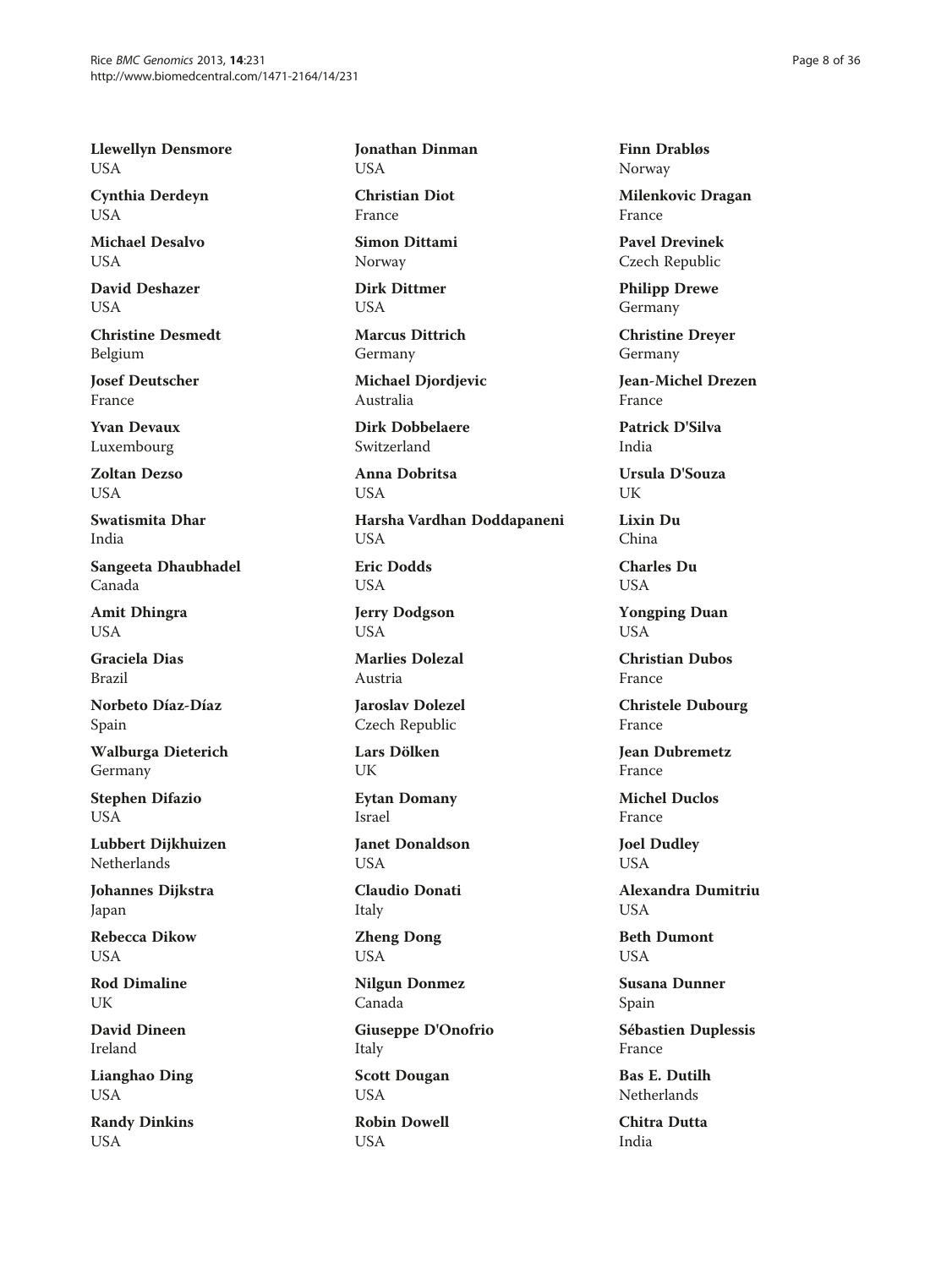Jan Dvorak USA

David Dyer USA

Paul Dyson **I** IK

Andrew Eamens Australia

Karen Echeverri USA

Craig Echt USA

Andrew Eckert **I** IS A

Inger Edfors Sweden

Christine Edwards **USA** 

Owain Edwards Australia

Juergen Ehlting Canada

Patrick Eichenberger USA

John Eimes **USA** 

Christer Einvik Norway

Ulrich Lothar Maria Eisel **Netherlands** 

Robert Ekblom Sweden

Martin Elferink Netherlands

Hans Ellegren Sweden

Thomas Henry Noel Ellis UK

Peter Ellis UK

Paula Elomaa Finland

Najib El-Sayed USA

Mostafa Elshahed USA

Abdou Elsharawy Germany

Christine Elsik USA

Bert Ely USA

Scott Emrich **USA** 

Uli Ernst Belgium

Patricia Ernst **I** IS A

Matthew Escobar USA

Daniel Esmenjaud France

Anna Esteve-Codina Spain

Luke Evans **USA** 

Helen Evans UK

Oystein Evensen Norway

Alexei Evsikov USA

Eduardo Eyras Spain

Tariq Ezaz Australia

Hiroshi Ezura Japan

Foucher Fabrice France

Marc Facciotti USA

Luigi Faino Netherlands

Patricia Faivre Rampant France

Ahmad Fakhoury USA

Bin Fan China

Jian-Bing Fan USA

David Fang USA

Jinggui Fang China

Marisa Farber Argentina

Mario Fares Spain

Rhys Farrer UK

Mark Fast Canada

Melanie Febrer UK

Natalie Fedorova Abrams **USA** 

Zhangjun Fei **USA** 

Robert Feil France

Mark Feinberg **USA** 

Heike Feldhaar Germany

Barbara Feldmeyer Germany

John Fellers USA

Malcolm Ferguson-Smith UK

Jorge Fernandes Norway

Cathy Fernandes UK

Alisdair Fernie Germany

Jennifer Fettweis **USA** 

Peter Fields USA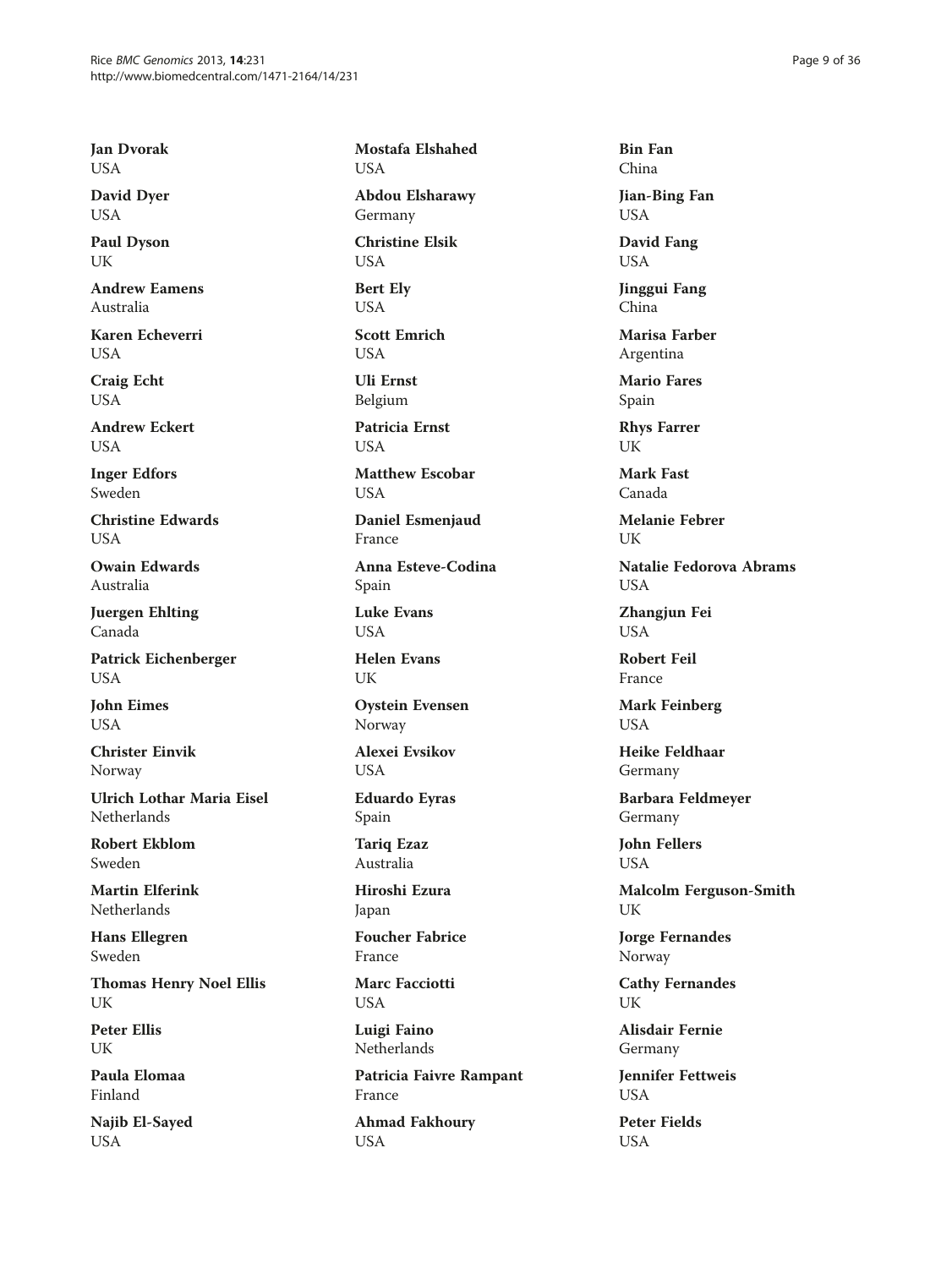Agnes Figueiredo Brazil

Maria Figueroa USA

Matthias Fischer Germany

Andre Fischer Germany

Gilles Fischer France

Jason Fish Canada

Susan Fisher **USA** 

J Ross Fitzgerald UK

Laurence Flori France

Josep M Folch Spain

Jessica Fong USA

Paolo Fontana Italy

Luca Fontanesi Italy

Sylvain Forêt Australia

Javier Forment Spain

Eduardo Formighieri Brazil

Kristoffer Forslund Germany

John Forster Australia

Konrad Ulrich Förstner Germany

Caroline Fossum Sweden

Gerda Fourie South Africa

Florence Frager France

Christof Francke Netherlands

Andre Franke Germany

Adam Frankish  $I$   $K$ 

Elisabetta Frascaroli Italy Pina Fratamico

**USA** 

Erik Fredlund Sweden

David Fredman Austria

Brad Freking USA

Leon French Canada

W. Florian Fricke **USA** 

Swetlana Friedel Germany

Marc Friedländer Spain

Thomas Friedman **USA** 

Jason Fritzler **USA** 

Hillel Fromm Israel

Florian Frugier France USA

Andrew Fry UK

Bryan Fry Australia

Rebecca Fry

Karl Fryxell USA

Jinmin Fu China

Heiko Fuchs Germany

Masaya Fujita USA

Yasutaro Fujita Japan

Ricardo Fujiwara Brazil

Shoko Fujiwara Japan

Melissa Fullwood Singapore

Jaroslav Fulnecek Czech Republic

Noriko Funato Japan

Ryo Futahashi Japan

Agata Gadaleta Italy

Carlo Gaetano Germany

Nellie Gagne Canada

Julien Gagneur Germany

Albert Gahr **USA** 

Carlos Galeano Belgium

Juan Galindo Spain

Giulio Galla Italy

Irene Gallego Romero UK

Michael Galperin USA

Eric Gamazon USA

Anand Ganesan **USA** 

Eric Ganko **USA** 

Victor Gannon Canada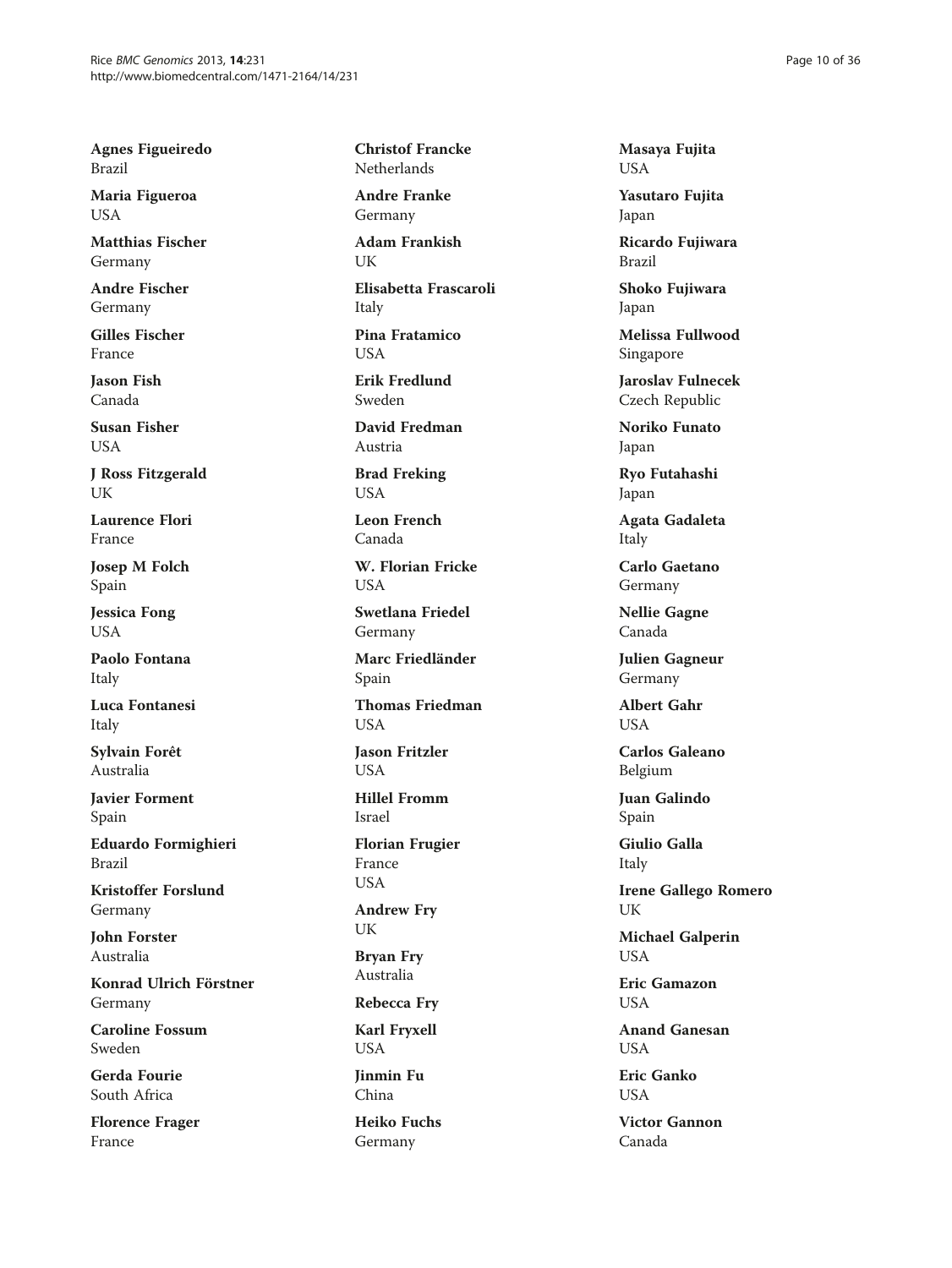Steve Gantt USA

Jean Gao USA

Jianjiong Gao **I** ISA

Javier Garaizar Spain

Tzintzuni Garcia **I** ISA

Juan Antonio Garcia Austria

Elsa Garcia-Gamez Spain

Maria Rosario Garcia-Gil Sweden

Jose Manuel Garcia-Manteiga Italy

Jordi Garcia-Mas Spain

Ramón García-Sanz Spain

Mike Gardner Australia

Richard Gardner New Zealand

Malcolm Gardner USA

George Garrity USA

Daniel Garza Brazil

Susan M Gasser Switzerland

Mathieu Gautier France

Virginie Wilhelmine Gautier Ireland

Joel Gautron France

Isabella Gazzoli Netherlands

Xuejun Ge China

Melaku Gedil Nigeria

Mikhail Gelfand Russian Federation

Vincenzo Alessandro Gennarino **USA** 

Marila Gennaro USA

Laura Genovesi Australia

Alessandra Gentile Italy

Laurent Gentzbittel France

Paul Gepts USA

Nicole Gerardo USA

Anna Gerasimova **USA** 

Daniel Gerlach Austria

Marcelo German **USA** 

Johannes Gescher Germany

Ad Geurts Van Kessel Netherlands

Matthias Geyer Germany

Shanaz Ghandhi **I** IS A

Murad Ghanim Israel

Godelieve Gheysen Belgium

Othman Ghribi USA

Carmen Gianfrani Italy Daniel Gianola

**USA** 

Emiliano Giardina Italy

Joshua Gibson USA

Mark Gijzen Canada

Rosario Gil Spain

Daniel Gilbert Germany

Jason Gill USA

Joseph Gillespie USA

Jeffrey Gimble USA

Michael Ginger UK

Hila Gingold Israel

Jean-Marc Gion France

Antonio Giordano USA

Federico Giorgi Italy

Eric Giraud France

Matt Gitzendanner **USA** 

Elisabetta Giuffra Italy

Giovanni Giuliano Italy

Tibor Glant **USA** 

Gernot Gloeckner Germany

Philip Goetz USA

Maria Helena Goldman Brazil

Katsuya Gomi Japan

Florence Gondret France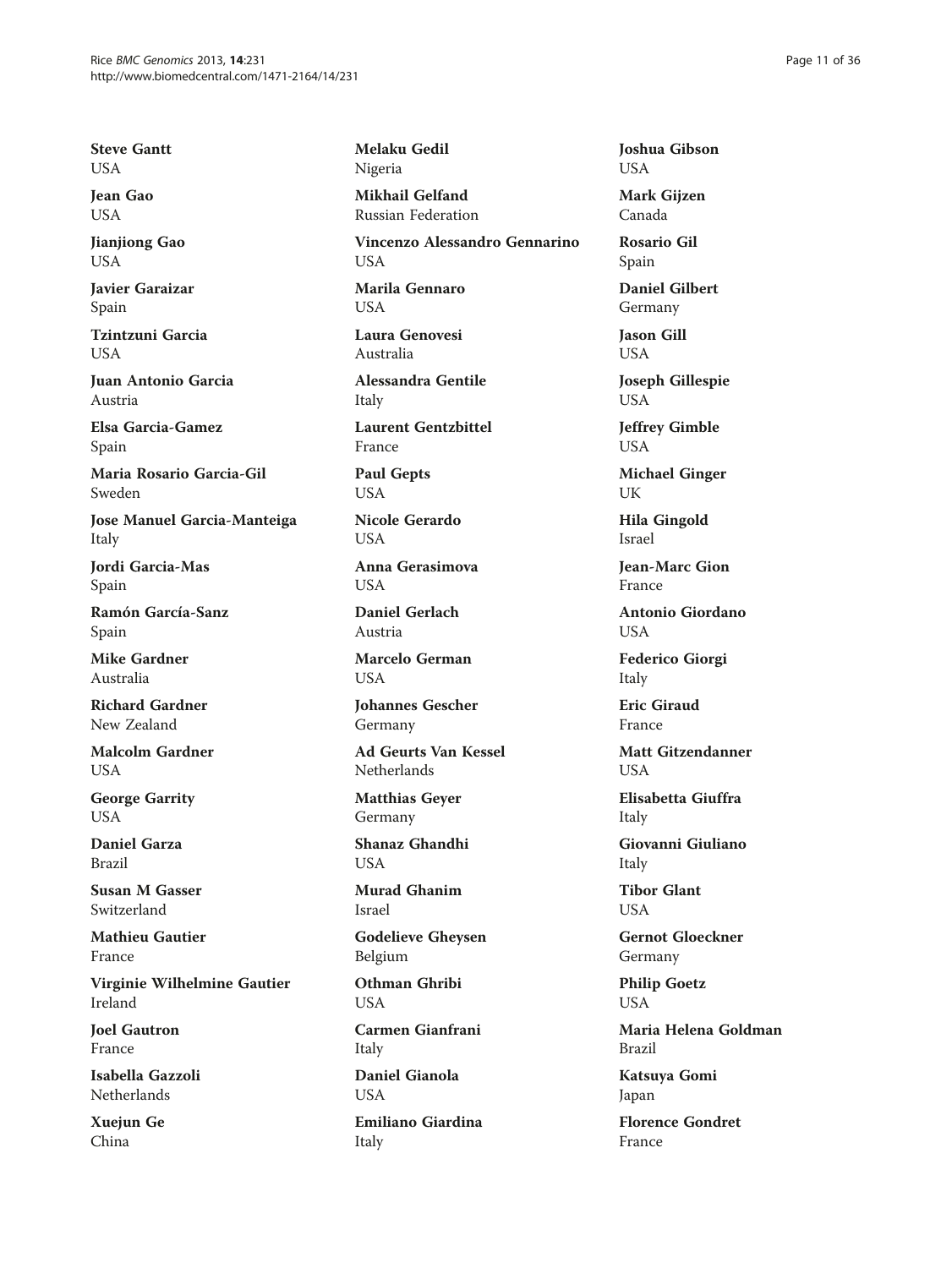Cedric Gondro Australia

Zhiyuan Gong Singapore

Martine Gonneau France

Alison Goodall UK

Michele Goodhardt France

Francoise Gosti France

Dietrich Gotzek **I** IS A

Julian Gough UK

Aleksander Grabiec Netherlands

David Grant USA

Murray Grant UK

Dario Grattapaglia Brazil

Boris Greber Germany

Catherine Greene Ireland

Casey Greene **USA** 

William Greenleaf USA

Vivi Raundahl Gregersen Denmark

Brian Gregory USA

Ruth Grene USA

Malachi Griffith USA

Andrew Griffiths New Zealand

Sam Griffiths-Jones UK

Igor Grigoriev USA

Johannes Grillari Austria

Jacqueline Grima-Pettenati France

Unni Grimholt Norway

Nigel Harry Grimsley France

Martien Groenen Netherlands

Andrew Groover **USA** 

Joshua Gross USA

Robert Grosse Germany

Arthur Gruber Brazil

Aleksandra Gruca Poland

Kristina Gruden Slovenia

Rebecca Grumet **USA** 

Christoph Grunau France

Frank Grutzner Australia

Zhenglong Gu USA

Xingyou Gu USA

Jianying Gu USA

Rongzhan Guan China

Chittibabu Guda USA

Yannick Gueguen France

Felix Guerrero USA

Nancy Guillen France

Patricia M Guimaraes Brazil

Wangzhen Guo China

Baozhu Guo USA

Wen-Wu Guo China

Zhenhua Guo China

Ramneek Gupta Denmark

Radhey Gupta Canada

Michael Gurevitz Israel

Priyatansh Gurha USA

Santiago Gutierrez Spain

Alfonso Gutierrez-Adan Spain

Lionel Guy Sweden

René Guyomard France

Carlos Guzman Spain

Vladimir Gvozdev Russian Federation

Christoph Haag Switzerland

Brian Haas USA

Rainer Haas Germany

Yoshiki Habu Japan

Michael Hackenberg Spain

Hubert Hackl Austria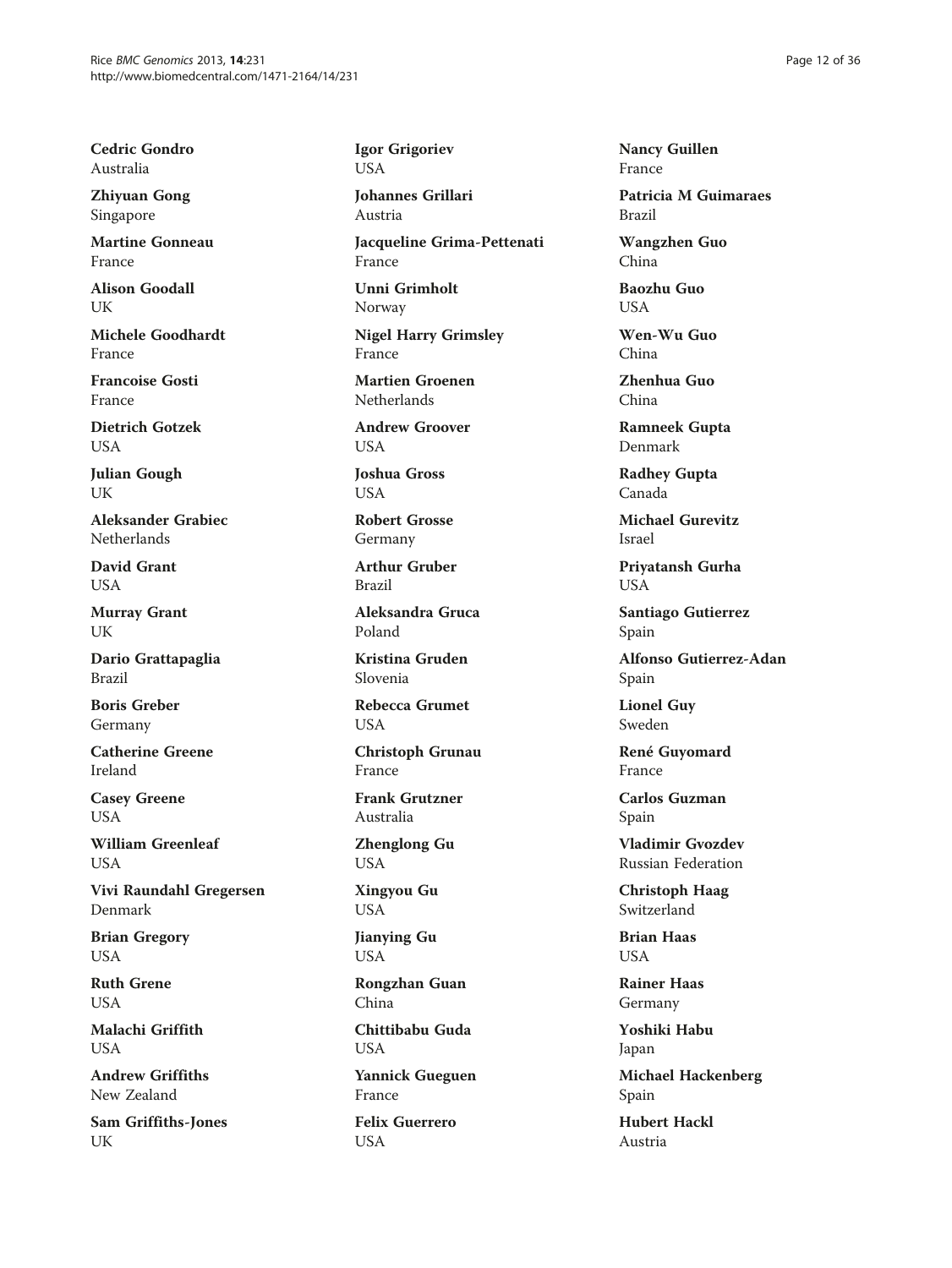Stéphane Hacquard France

Daniel Haft USA

Matthew Hahn **USA** 

Stephan Hahn Germany

Hu Haiyang China

Anders Hakansson USA

Mohamed-Ali Hakimi France

Matthew Hale USA

Chris Haley UK

Marc Halfon **USA** 

Jorg Hamann **Netherlands** 

Ann Hammonds **USA** 

Jochen Hampe Germany

Leng Han **USA** 

Jae Han Korea, South

Hirokazu Handa Japan

Alfred Handler USA

Helmut Hanenberg USA

Anthony Hannan Australia

Sridhar Hannenhalli USA

Lars Hestbjerg Hansen Denmark

Weilong Hao USA

Thomas James Hardcastle UK

Stephen Hardies USA

Barbara Harlizius Netherlands

Luke Harmon USA

Andrea Harper UK

Matthew Harris **USA** 

Paul Harrison Canada

Robert Harrison USA

Edgar Hartsuiker UK

Simon Harvey UK

Masato Hasegawa Japan

Koji Hasegawa Japan

Robert Haselkorn **USA** 

Grit Haseneyer Germany

Ros Hastings UK

Graham Hatfull **USA** 

Naoko Hattori Japan

Loren Hauser USA

Michael Havey USA

Vitezslav Havlicek Austria

David Hawkins USA

Jennifer Hawkins USA

Johannes Haybaeck Austria

Kevin Hayes USA

Alice Hayward Australia

Dong He USA

Guohao He **I** ISA

Ping-An He China

Yuehui He Singapore

Denis Headon UK

Edith Heard France

Simon Heath Spain

Joshua Heazlewood **USA** 

Julia Heck **USA** 

Jakob Hedegaard Denmark

Mohammad Heidari USA

Jörg Heierhorst Australia

Juergen Heinisch Germany

Mark Heise **USA** 

Chris Helliwell Australia

Asaf Hellman Israel

Prasad Hendre India

Steven Henikoff **USA** 

Rc Hennekam Netherlands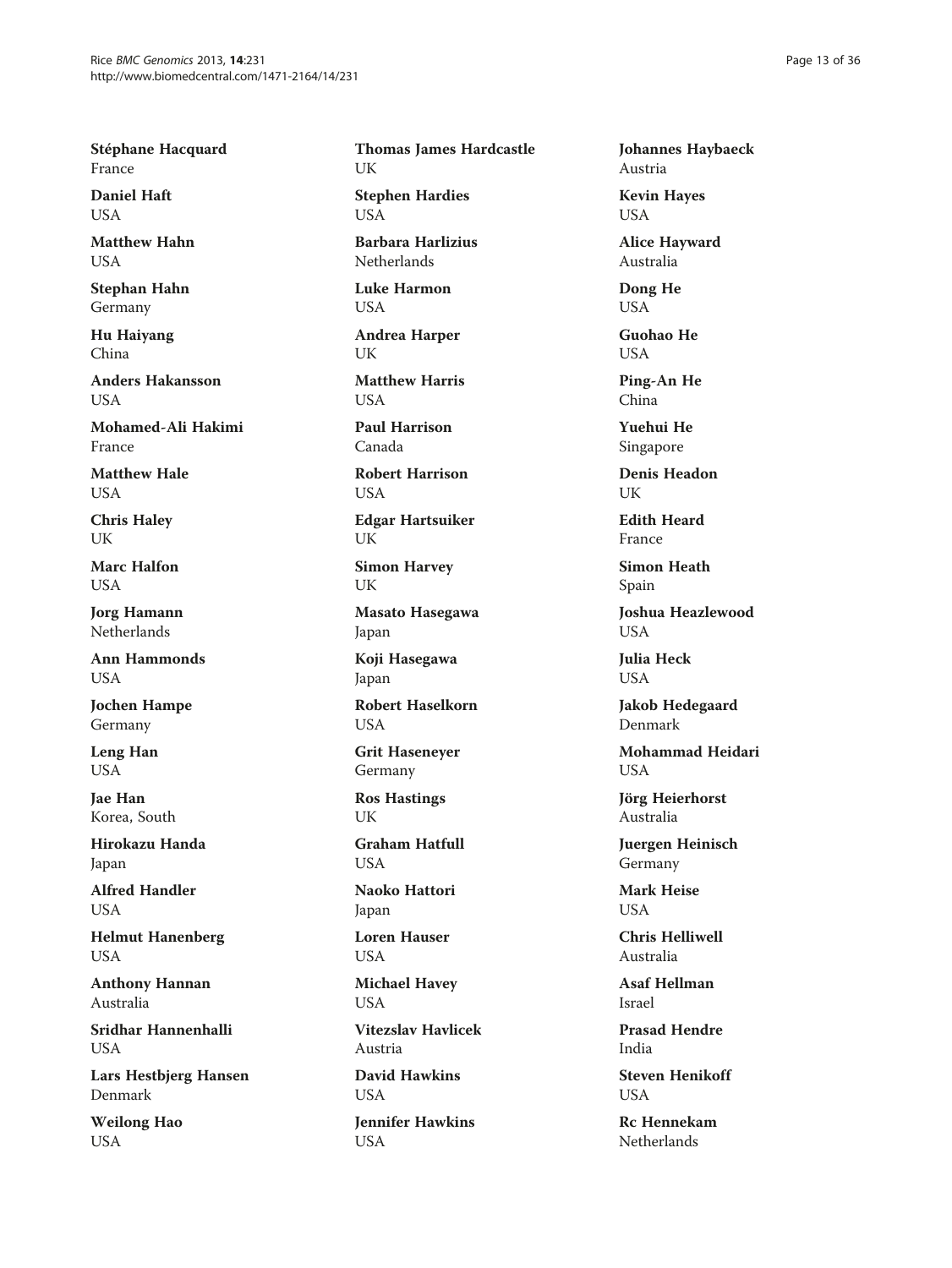Michael Hensel Germany

David Henshall Ireland

John Henshall Australia

Rosa Hermosa Spain

Amaury Herpin Germany

Jeremy Herren Switzerland

Ralf Herwig Germany

Wolfgang Rene Hess Germany

Robert Hettich USA

Kim Heylen Belgium

Stefan Hiendleder Australia

Catherine Hill **USA** 

Emmeline Hill Ireland

Beate Hiller Germany

Dirk Hincha Germany

David Hinton USA

William Hintz Canada

Christophe Hitte France

Chris Todd Hittinger USA

Robert Hitzemann USA

Oliver Hobert USA

Charlie Hodgman UK

Peter Hodson Canada Federico Guillermo Hoffmann USA Amber Hogart Begtrup USA John Hogenesch USA C. Corley Holbrook USA Jason Holliday USA Ed Hollox I IK Rikard Holmdahl Sweden Roger Holmes USA Thomas Holstein Germany Kathryn Holt Australia Yunhan Hong Singapore Guido Hooiveld Netherlands Tiago Hori Canada Eran Hornstein Israel Csaba Hornyik UK Paul Horrocks I IK David Horvath USA Steve Horvath USA Benjamin A. Horwitz

Israel

Roger Hoskins USA

Ross Houston UK

Glenn Howe USA Pei-Yin Hsu

USA

Jinguo Hu **USA** 

Zihua Hu USA

Zhihua Hua USA

Bevan Emma Huang Australia

Dawei Huang USA

Hao-Jen Huang Taiwan

Hsien-Da Huang Taiwan

Hsuan-Cheng Huang Taiwan

Hui Huang USA

Jiaoti Huan **USA** 

Jingshan Huang USA

R. Stephanie Huang USA

Shaobai Huang Australia

Tinghua Huang China

Wen Huang USA

Wendong Huang USA

Yongping Huang China

Nicholas James Hudson Australia

Austin Hughes USA

Timothy Hughes Canada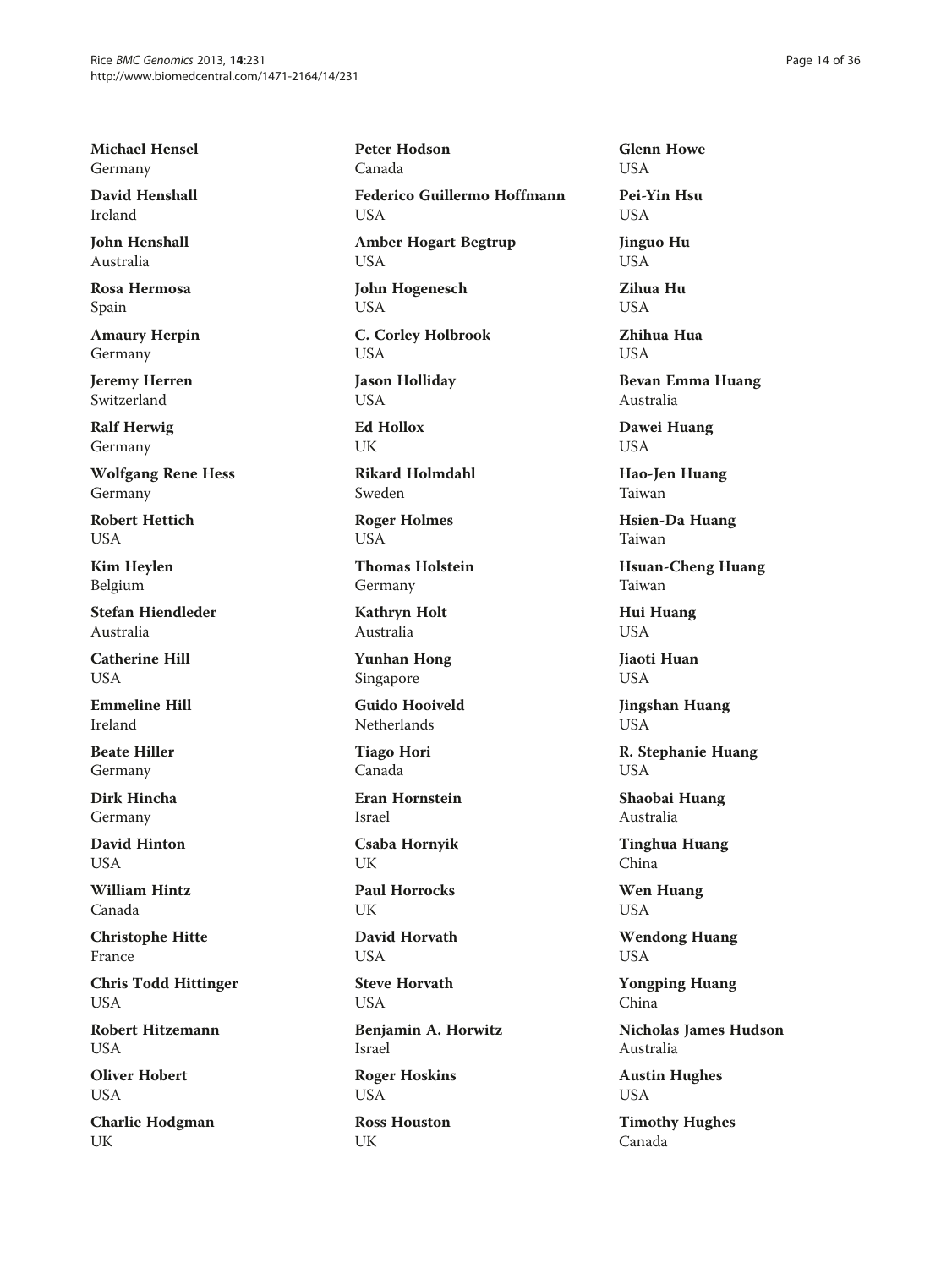Scot Hulbert USA

Amanda Hummon **I** ISA

Arthur Hunt **USA** 

Brendan Hunt USA

Peter Hunt Australia

José Hureaux France

Klaus Huse Germany

Curtis Huttenhower USA

Michael Hynes Australia

Timo Hytönen Finland

Eveline Ibeagha-Awemu Canada

Antti Iivanainen Finland

Tohru Ikuta **USA** 

Aaron Ingham Australia

Jun Inoue Japan

Ilya Ioshikhes Canada

Manuel Irimia Canada

Erin Irish USA

Fumitoshi Ishino Japan

Sachiko Isobe Japan

Mayumi Ito USA

Takeshi Itoh Japan

USA Shaun Jackman Canada Andrew Paul Jackson UK Mike Jackson UK Robert Jackson UK Scott Jackson USA

Thomas Jack

Kevin Jacobs USA

George Jacoby USA

Guru Jagadeeswaran USA

Mukesh Jain India

Andrew James Mexico

Luc Janss Denmark

Julie Jaquiery France

Stephanie Jaubert-Possamai France

Kuan-Teh Jeang USA

Aaron Jeffries UK

Kerstin Jekosch UK

Deborah Jenson

USA

Loydie Jerome-Majewska Canada

Aaron Jex Australia

Ping Ji USA

Guoli Ji China

Yuan Ji USA

Yuanqing Jiag China

Li Jia-Le China

Cizhong Jiang China

Lichun Jiang USA

Lixi Jiang China

Yiwei Jiang USA

Meilin Jin China

Marek Jindra Czech Republic

Hai-Chun Jing China

Huaiqi Jing China

Alan L. Johnson USA

Greg Johnson USA

Jerald B. Johnson USA

Louise Johnson UK

Patricia Johnson USA

Zach Johnson USA

Alex Jones UK

Gary Jones Ireland

Michael Jones UK

Neil Jones UK

Matthew Jones-Rhoades USA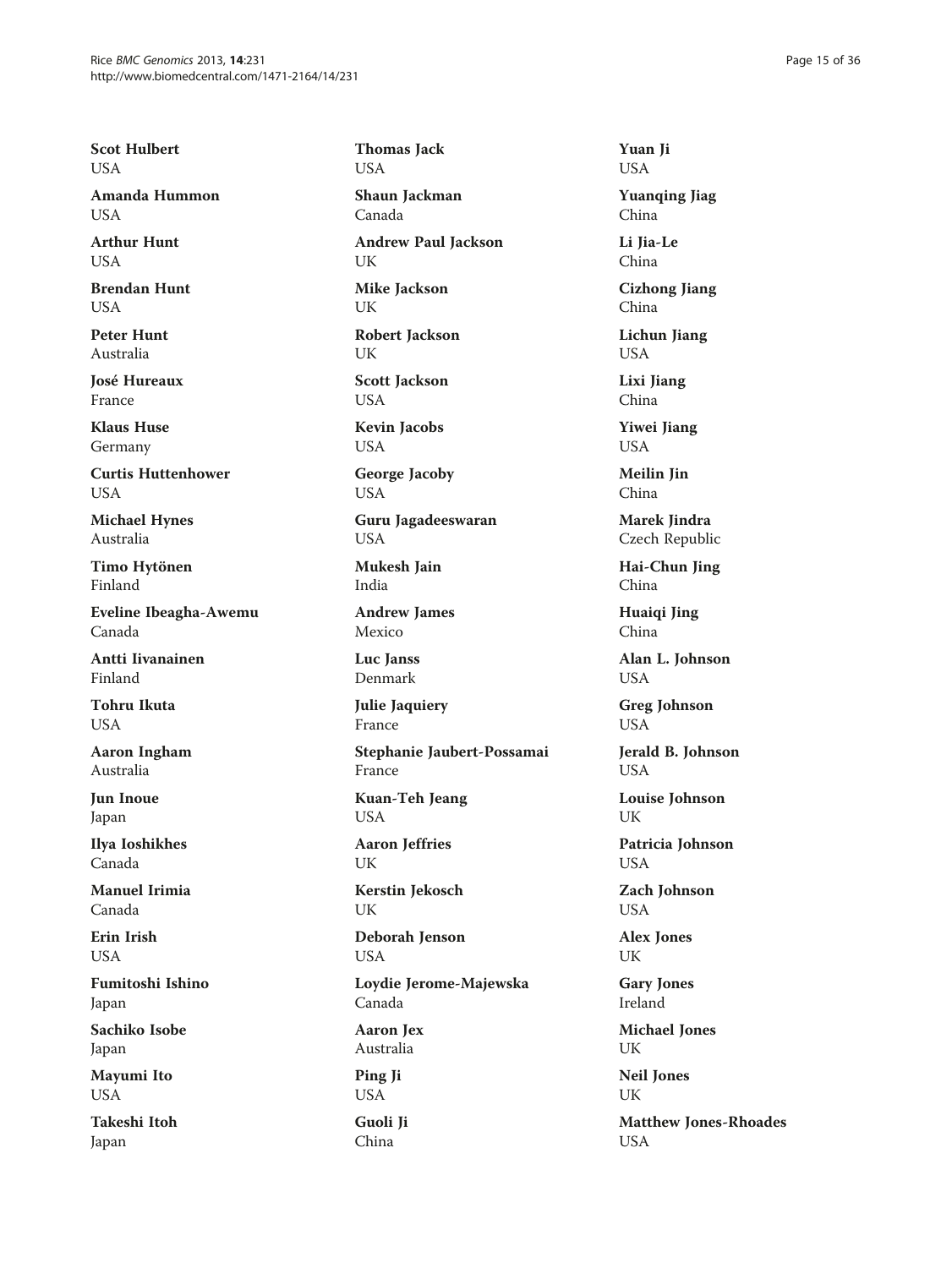Yuh-Shan Jou Taiwan

Paula Jouhten Finland

Klaus Jung Germany

Marc Jung USA

James Jurgenson USA

Art K USA

Haja Kadarmideen Denmark

Shawn Kaeppler USA

Uzi Kafkafi Israel

Daniel Kahn France

Kriton Kalantidis Greece

Alex Thomas Kalinka Germany

Paul Kalitsis Australia

Birgitte H. Kallipolitis Denmark

Thomas Källman Sweden

Allan Kalueff USA

Yoichiro Kamatani France

Eli Kaminuma Japan

Sophien Kamoun UK

Shigehiko Kanaya Japan

Eugene Kandel USA

Angelos Kanellis Greece

Zhensheng Kang China

Le Kang China

Aditi Kanhere UK

Ronan Kapetanovic UK

Emre Karakoc **USA** 

Genesio Karere USA

Magnus Karlsson Sweden

Khalil Kashkush Israel

Sophia Kathariou USA

Santosh Katiyar USA

Michael G Katze **USA** 

Jim Kaufman UK

Rakesh Kaundal **USA** 

Julia Kehr Spain

Yogeshwar Kelkar **USA** 

Colin Kelleher Ireland

Andreas Keller USA

John M Kelly UK

Libusha Kelly USA

Kathryn Kemper Australia

Frank Kempken Germany

Stephen Kent Australia

Paul Kersey UK

Birgit Kersten Germany

Hindrik Harm Dirk Kerstens Netherlands

Philipp Khaitovich Germany

Raya Khanin USA

Mehar S Khatkar Australia

Jeffrey Kidd USA

Mark Kidd USA

James Wraith Kijas Australia

Shoshi Kikuchi Japan

Mogens Kilian Denmark

Andrzej Kilian Australia

Duk Kyung Kim USA

Sanghyeon Kim USA

Sangsoo Kim Korea, South

Yongsig Kim USA

Tjeerd Kimman Netherlands

Shioko Kimura USA

Martin Kircher Germany

Matias Kirst **USA** 

Konstantin Kiselev Russian Federation

Uday Kishore UK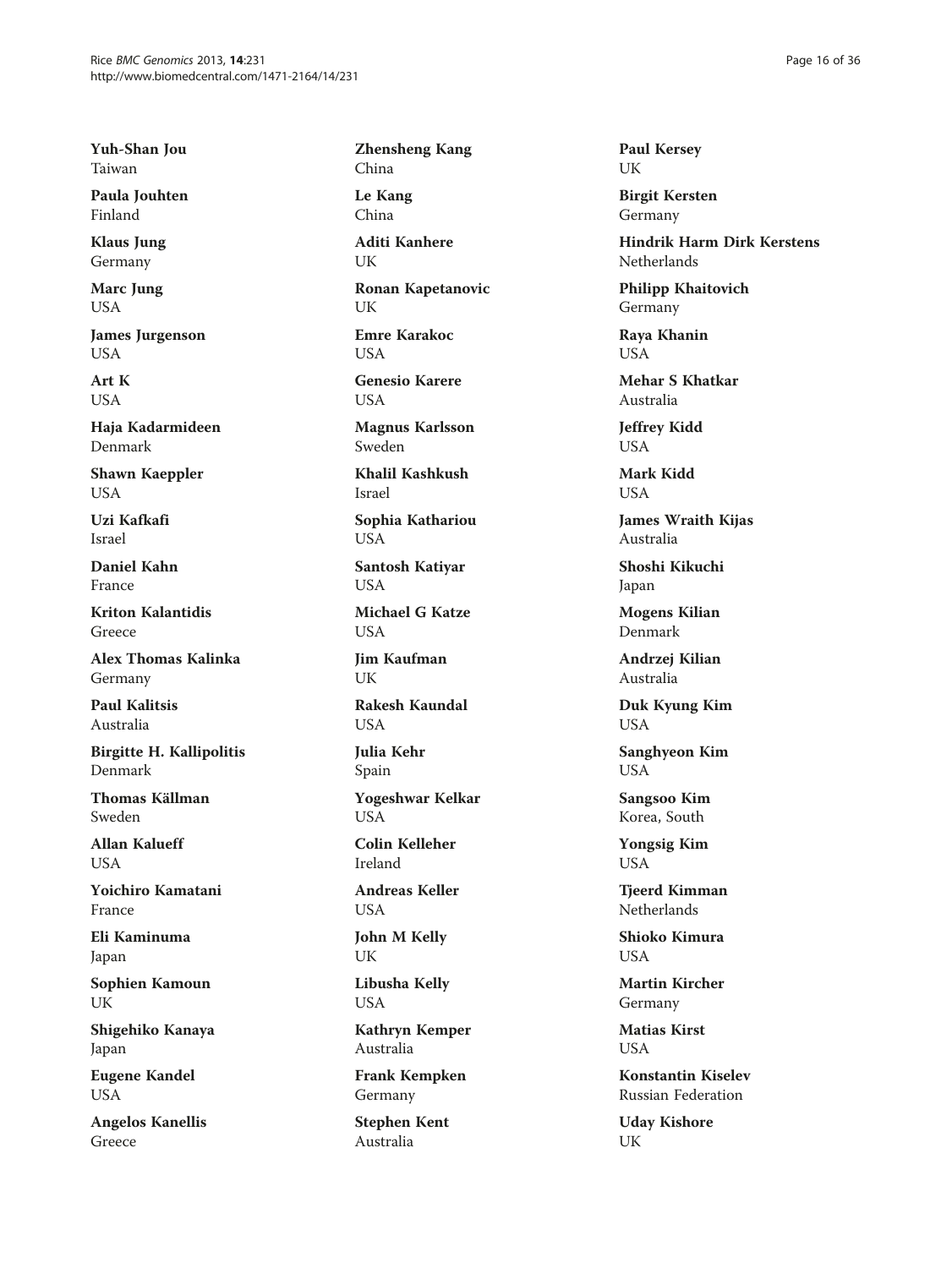Jacob Kitzman USA

Eline Klaassens Australia

Eric Klee  $I$   $I$  $S$  $\Delta$ 

Daniel Kliebenstein USA

Carolyn Klinge USA

Robert Klopfleisch Germany

Brian Knights United States Minor Outlying Islands

Volker Knoop Germany

Takato Koba Japan

Takehiko Kobayashi Japan

Thomas Kocher **USA** 

Josef Koeck Germany

Michael Kogut USA

Ho-Jin Koh USA

Annegret Kohler France

Joshua Kohn USA

Takashi Kohno Japan

Kenji Kojima USA

Sulev Koks Estonia

Catherine Kolditz France

Anne-Brit Kolsto Norway

Xiangyin Kong China

Kostas Konstantinidiss USA

David Kopecky Czech Republic

Andy Koppisch **USA** 

Ulrike Korf Germany

Helena Korpelainen Finland

Hajime Kosaka Japan

Arkadiusz Kosmala Poland

Susan Koval Canada

Mallikarjuna Rao Kovi Norway

Christine Kozak **USA** 

Piotr Kozlowski Poland

Dmitri Kramerov Russian Federation

Sven Krappmann Germany

Galina Kravatskaya Russian Federation

Lukas Krebes Germany

David P. Kreil Austria

Markus Kreuz Germany

Jeroen Krijgsveld Germany

Annangarachari Krishnamachari India Neeraja Krishnan India

David Kristensen USA

Anne Krogsdam Austria

Andrew Kropinski Canada

Marija Krstic-Demonacos UK

Tomohiko Kubo Japan

Indira Kudva USA

Hao Kueh **USA** 

Ursula Kües Germany

Heiner Kuhl Germany

Anna Kukekova USA

Vanaja Kumar India

Yoshinori Kumazawa Japan

Ruprecht Kuner Germany

Axel Künstner Germany

Reinhard Kunze Germany

Chih-Horng Kuo Taiwan

Diederik Kuster **USA** 

Vladimir Kuznetsov Singapore

Dan Kvitek USA

Jean Labarre France

Kaitao Lai Australia

Eric Lai USA

Yinglei Lai USA

Marcelo Laia Brazil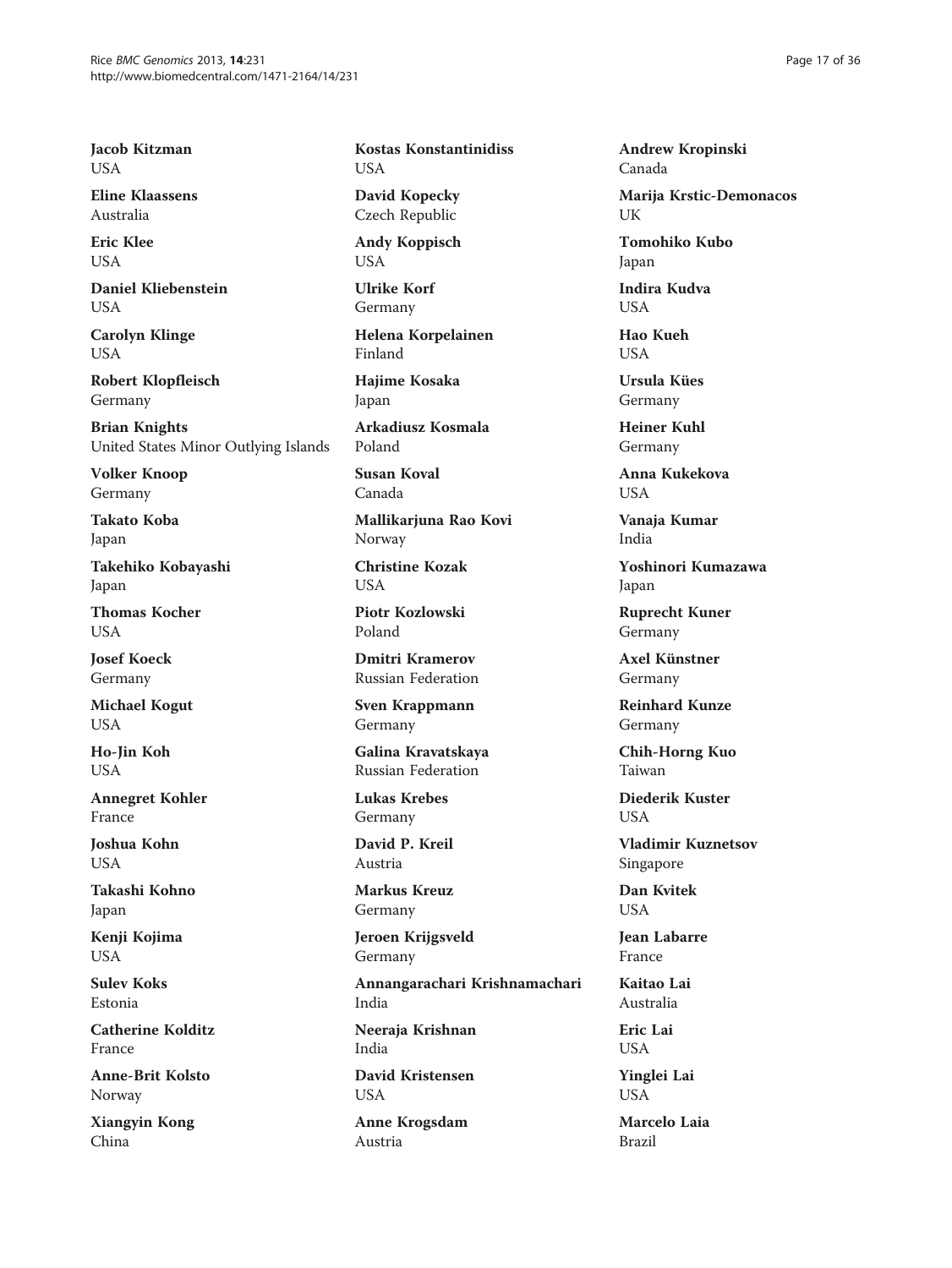Jonathan Lamarre Canada

David Lambert Australia

David Landsman **USA** 

Gregory Lang USA

Mette Langaas Norway

Nicolas Langlade France

Richard Lapoint USA

John Lapres USA

Michael Lardelli Australia

Pär Larsson Sweden

Tomas Larsson Germany

Edwin Lasonder **Netherlands** 

Howard Laten **USA** 

Mario Latendresse USA

Audrey Lau **USA** 

Patrick Laufs France

Louise Laurent **USA** 

Enrico Lavezzo Italy

Martin Lavin Australia

Jeffrey Lawrence USA

Alice Layton USA

Barbara Lazzari Italy

Antony Le Béchec Luxembourg

Fabienne Le Provost France

Frederique Le Roux France

Gael Le Trionnaire France

Jared Leadbetter USA

Rebecca Leary USA

Erica Leder Finland

Chia Lee USA

Daeyoup Lee Korea, South

Dong-Yup Lee Singapore

Hane Lee USA

Jong Eun Lee Korea, South

Ruey-Hua Lee Taiwan

Suk-Ha Lee Korea, South

Christophe Lefevre Australia

Philippe Lefrançois USA

Fabrice Legeai France

Matthieu Legendre France

Ulrich Lehmann Germany

Sigrid Lehnert Australia

Elissa Lei **USA** 

Andrew Leitch UK

Ed Leiter USA

Brigitte Lelongt France

Giorgio Lenaz Italy

Tobias Lenz USA

Emmanuelle Lerat France

Christine Leroux France

Anthony Leung USA

Erez Levanon Israel

Nils Anders Leversen Norway

Andre Levesque Canada

Amnon Levi USA

Henry Levin USA

Mia Levine **USA** 

Avraham Levy Israel

Ala Lew-Tabor Australia

Bailin Li USA

Chuan-Yun Li China

Jianjun Li China

Jie Li Germany

Jin Billy Li USA

Lang Li USA

Lei Li Canada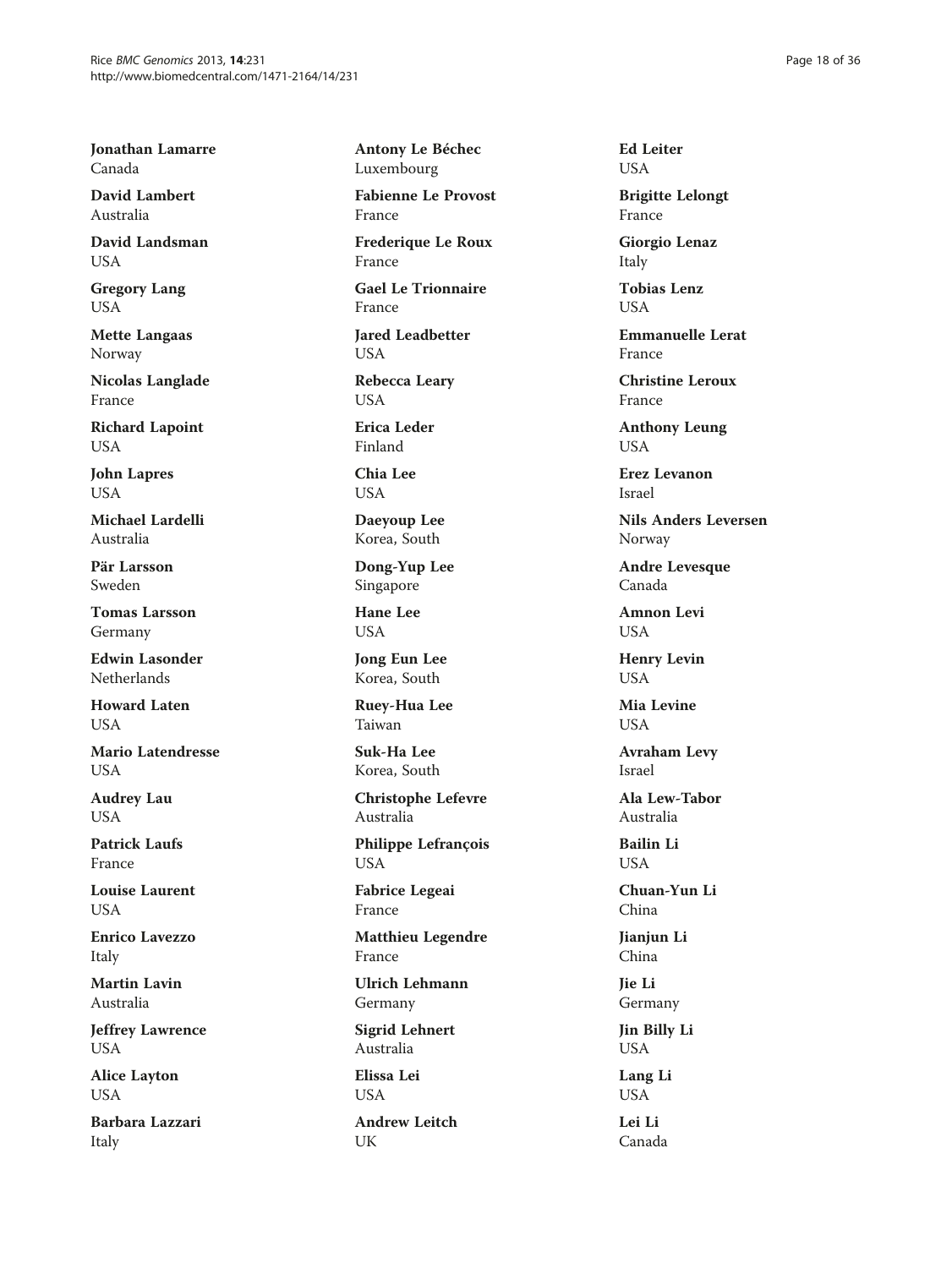Lei Li USA

Leping Li USA

Ming Li USA

Mingyao Li USA

Shawn Li Canada

Sheng Li China

Weizhe Li **USA** 

Weizhong Li USA

Wenbin Li China

Xinguo Li Australia

Xuewei Li China

Yudong Li China

Ping Liang Canada

Chun Liang USA

Ben-Yang Liao Taiwan

Laurence Liaubet France

Alan Wee-Chung Liew Australia

David Lightfoot USA

Han Lim USA

Yong Pyo Lim Korea, South

Chan-Shing Lin Taiwan

Ching-Ting Lin Taiwan

Lei Lin China Wen-Chang Lin Taiwan Zhenguo Lin USA Steven Lindow USA Arimantas Lionikas **IK** Damon Lisch USA Aaron Liston **USA** George Liu USA G Y Liu China Guozhen Liu China Jianquan Liu China John Liu USA Kede Liu China Renyi Liu USA Shikai Liu **USA** Shu-Lin Liu Canada Tao Liu China Xiling Liu China Yin Liu USA Zhandong Liu USA Zhi-Ping Liu China Jonathan Livny USA

Ana Llopart USA Neil Lobo USA Helen Lockstone UK Manyuan Long USA Juan Loor USA Joyce Loper USA Ana-Flor Lopez-Millan Spain Aaron Lorenz USA Cheng Lu USA Yubing Lu USA Zhi Lu China Francesca Luca **USA** Reini Luco France Adam Lukaszewski **USA** Walter Lukiw **USA** Steven Lund Canada Katie Lunnon UK Feng Luo USA Zewei Luo UK Volodymyr Lushchak Ukraine Carol Lutz **USA** Minh Cuc Luu Viet Nam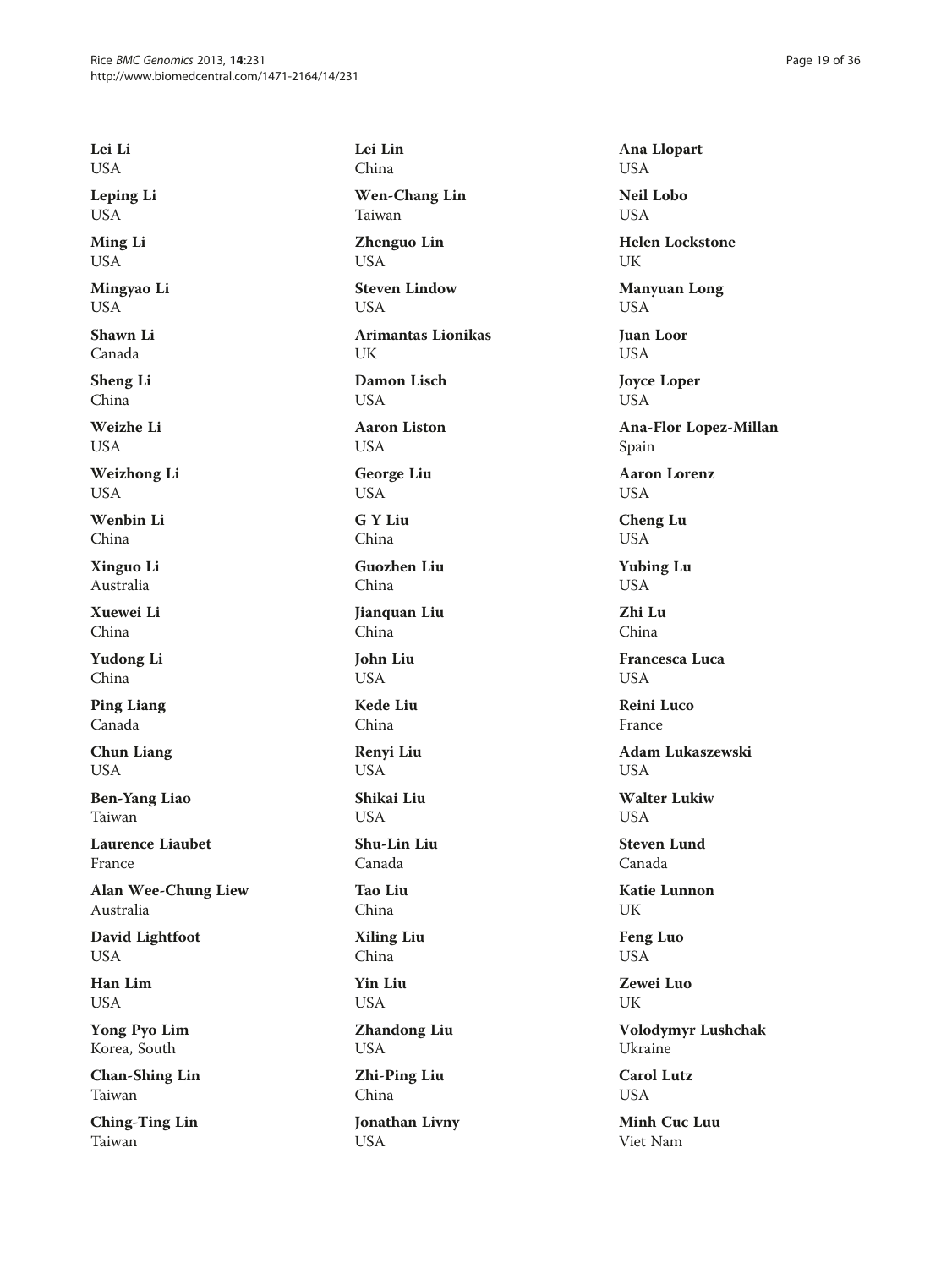Frank Lyko Germany

David Lynn Ireland

Peilin Ma  $I$   $I$  $S$  $\Delta$ 

Xiaotu Ma USA

Yibao Ma China

Youzhi Ma China

Avi Ma'Ayan USA

Robert L. Mach Austria

Carlos Machado USA

John Mackay Canada

Emilia Madarász Hungary

Parani Madasamy India

Andras Madi Hungary

Ole Madsen Netherlands

Jeroen Maertzdorf Germany

Reedik Mägi Estonia

Rohit Mago Australia

Nancy Mah Germany

Ramamurthy Mahalingam USA

Alexis Maizel Germany

Sadhan Majumder USA

Kira Makarova USA

Vsevolod Makeev Russian Federation

Giovanni Malerba Italy

Bonnie Mallard Canada

Mickael Malnoy Italy

Boris Malyarchuk Russian Federation

Eugenio Mancera USA

Mauro Mandrioli Italy

Elisabetta Manduchi **USA** 

Karlheinz Mann Germany

Ulrich Mansmann Germany

Roberto Mantovani Italy

Nitin Mantri Australia

Long Mao China

Nauman Maqbool New Zealand

Antonio Marco UK

Helmi Mardassi Tunisia

Jim Marden **USA** 

Frantisek Marec Czech Republic

Michael Mares Czech Republic

Rogerio Margis Brazil

Tomislav Maricic Germany

Ignacio Marin Spain

Adrian Mariño-Enriquez USA

Leonardo Marino-Ramirez **I** ISA

Osvaldo Marinotti I IS A

Victor Markowitz USA

Jeffrey Marks USA

Rolf Marschalek Germany

David Marshall  $I$   $IK$ 

John Martens Netherlands

Andrew Martin **USA** 

Lee Martin **USA** 

Pascal Martin France

Sam Martin UK

Jesus Martinez-Barnetche Mexico

Esperanza Martinez-Romero Mexico

Emmanuelle Martini France

Cesar Martins Brazil

Isabelle Martin-Verstraete France

Maryann Martone USA

Shinichiro Maruyama Canada

Lebrun Maryse France

Joanna Masel **USA** 

Pascal Maser Switzerland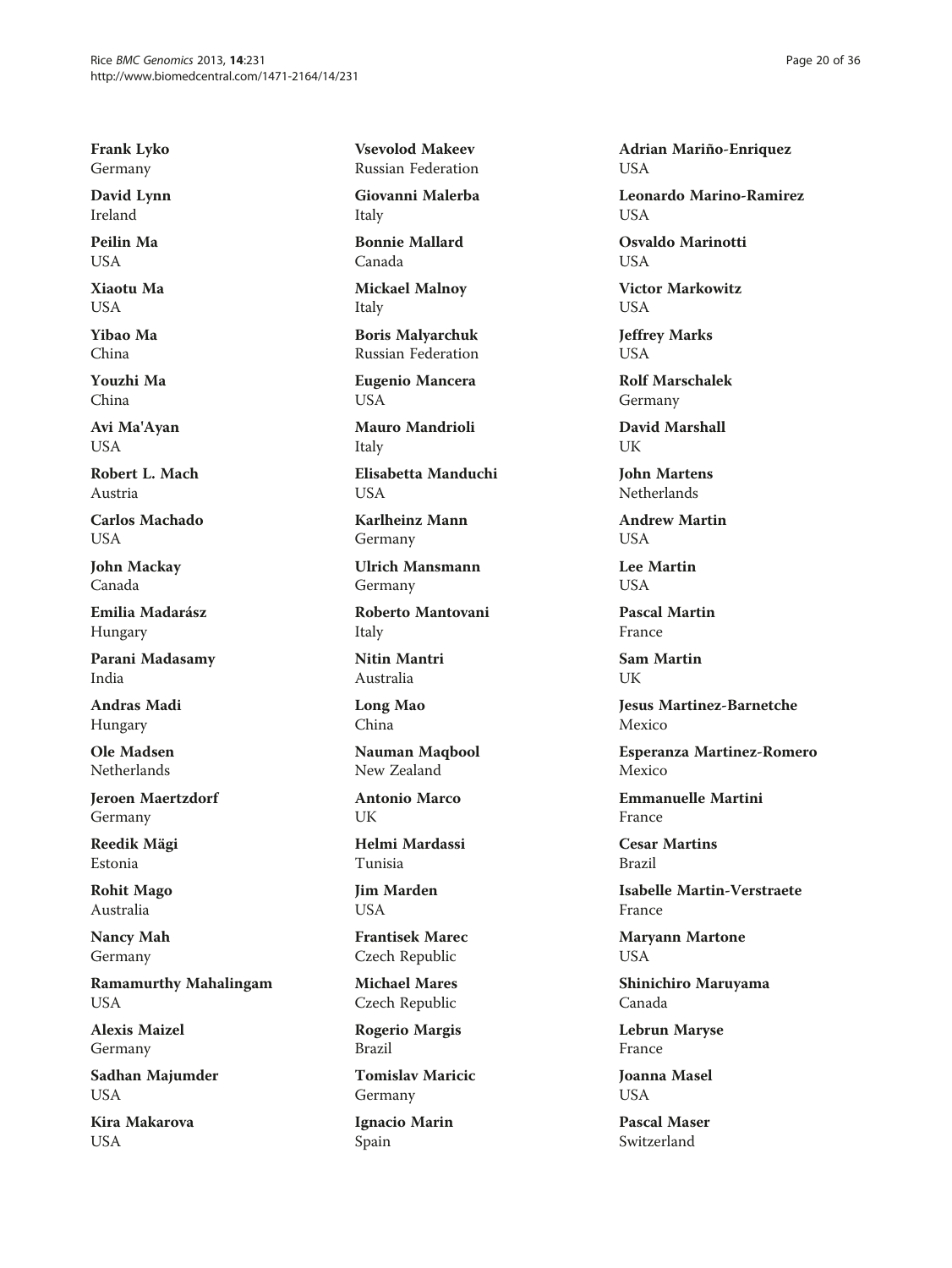John P Masly USA

Annaliese Mason Australia

Christopher Mason USA

Ali Masoudi-Nejad Iran

Emma Master Canada

Anna Maria Mastrangelo Italy

Juan Mata I IK

Antonio J Matas Arroyo USA

Dante Mateo Canada

Sarah Mathews **USA** 

Sachihiro Matsunaga Japan

Shigenobu Matsuzaki Japan

Lakshmi Matukumalli **USA** 

Mikhail Matz USA

Julie Maupin-Furlow **USA** 

David Mazurais France

Matthew Nicholson Mccall USA

Fiona Mccarthy USA

Phillip Mcclean USA

Matthew Mcclure USA

John Mccusker **USA** 

Tara Mcdaneld USA

Beatrice Mcgivney Ireland

Michael Mcinerney USA

Stephanie Mckay USA

Aoife Mclysaght Ireland

Shannon Mcweeney USA

Kieran Meade Ireland

Vivien Measday Canada

Françoise Médale France

Mario Medvedovic USA

Karyn Megy UK

Michael Mehan USA

Angela Mehta Brazil

Annemarie Meijer **Netherlands** 

Sebastiaan Meijsing Germany

Steven Meinhardt **USA** 

Lee Meisel Chile

Claudio Mello USA

Erdogan Memili USA

Daniel Menendez USA

Wieslawa Mentzen Italy

Ralph Menzel Germany

Uwe Menzel Germany

Shannath Merbs USA

Angelika Merkel Japan

Eran Meshorer Israel

Cornelia Metges Germany

Barbara Methe **I** ISA

Axel Meyer Germany

Eli Meyer USA

Folker Meyer USA

Andreas Meyerhans Spain

Blake Meyers USA

Jason Mezey USA

Erica Mica Italy Shelly Michalski USA

Andy Michel USA

Diego Micheletti Spain

Jonathan Mielenz USA

Lili Milani Estonia

Pawel Milczarski Poland

Jeremy Miles USA

Jonathan Mill UK

Tony Millar Australia

Christopher Miller USA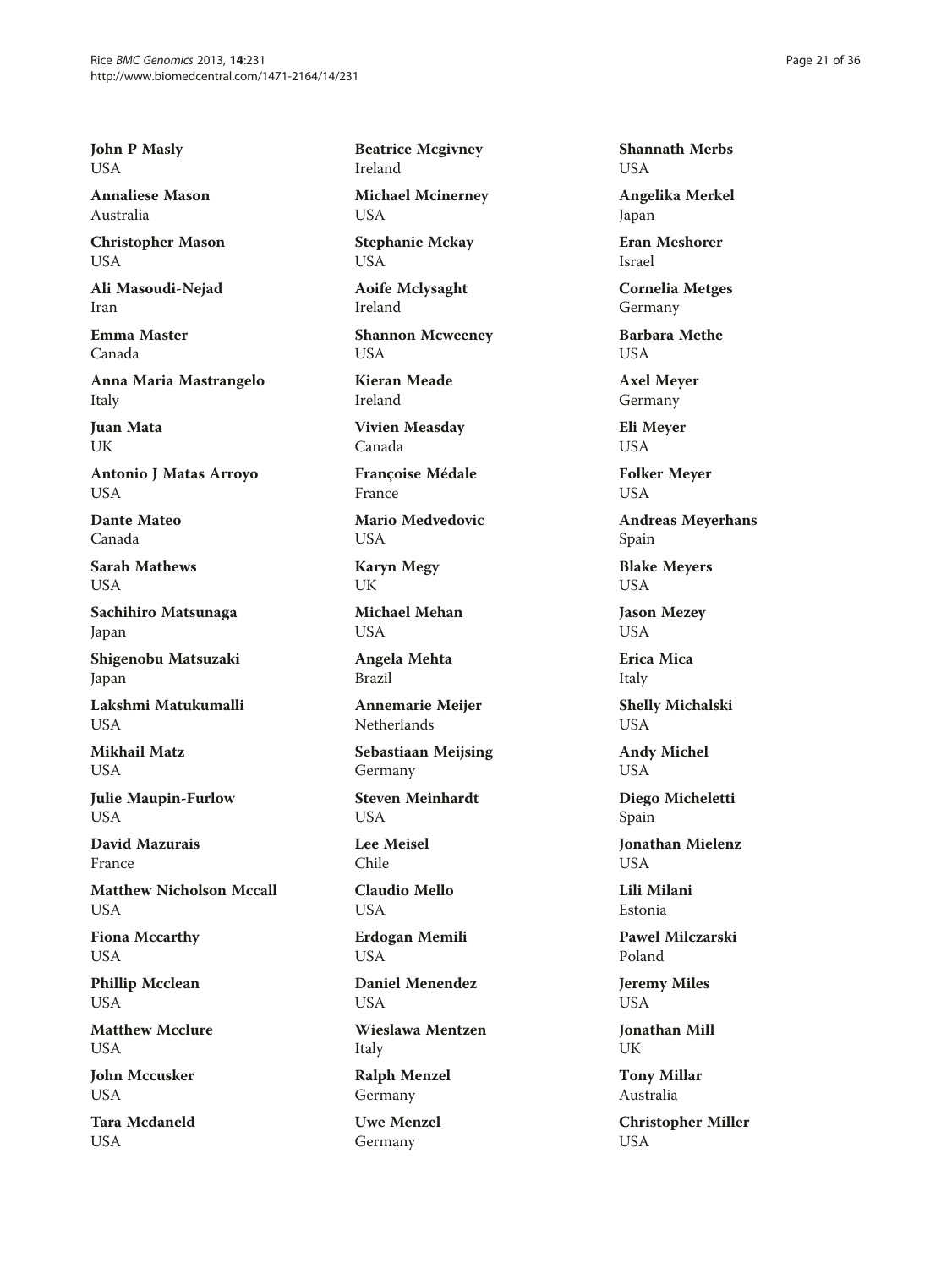Eric Miller USA

Jason Miller USA

Jeremy Miller **USA** 

Kristi Miller Canada

Michael Miller **USA** 

Robert Miller USA

David Mills **USA** 

Xiangjia Jack Min USA

Wongi Min Korea, South

Yuki Minegishi Netherlands

Ray Ming USA

Dominique Mingeot Belgium

Alex Mira Spain

Juan Miranda-Rios Mexico

Alexandre Mironov Italy

Caterina Missero Italy

Ignacy Misztal USA

Kevin Mitchell Ireland

Phil Mitchell UK

Robert Mitchell **USA** 

Rowan A C Mitchell **I** IK

Wilfrid Mitchell UK

Omprakash Mittapalli USA

Tohru Miyoshi-Akiyama Japan

Eshchar Mizrachi South Africa

Kenji Mizuguchi UK

Kenji Mizuguchi Japan

Ralf Moeller Germany

Thomas Moen Norway

Cecilia Moens USA

Perry Moerland Netherlands

Simone Moertl Germany

Soren Moestrup Denmark

Jeremy Mogridge Canada

Trilochan Mohapatra India

Igor Mokrousov Russian Federation

Adrian Molenaar New Zealand

James Monaghan USA

Amparo Monfort Spain

Emmanuel F. Mongodin USA

Michel Monod Switzerland

Paula Maria Moolhuijzen Australia

Ramal Moonesinghe USA

Robert Moore Australia

Lucia Morales France

Maria Morales **I** ISA

Ana Paula B. Moreira Brazil

Natalia Moreno-Sanchez Spain

Marco Moretto Italy

Richard Morgan USA

John Morgan USA

Paul Morris USA

Hilary Morrison USA

Mirko Moser Italy

Mary Motherway Ireland

Kazushi Motomura Japan

Mario Motto Italy

Raphael Mourad **USA** 

Gabriel Mourente Spain

Scott Moye-Rowley USA

Julien Mozziconacci France

Jianbing Mu USA

Mauricio Mudadu Brazil

Jonathan Mudge UK

Lukas Mueller USA

Chandra Mukhopadhyay India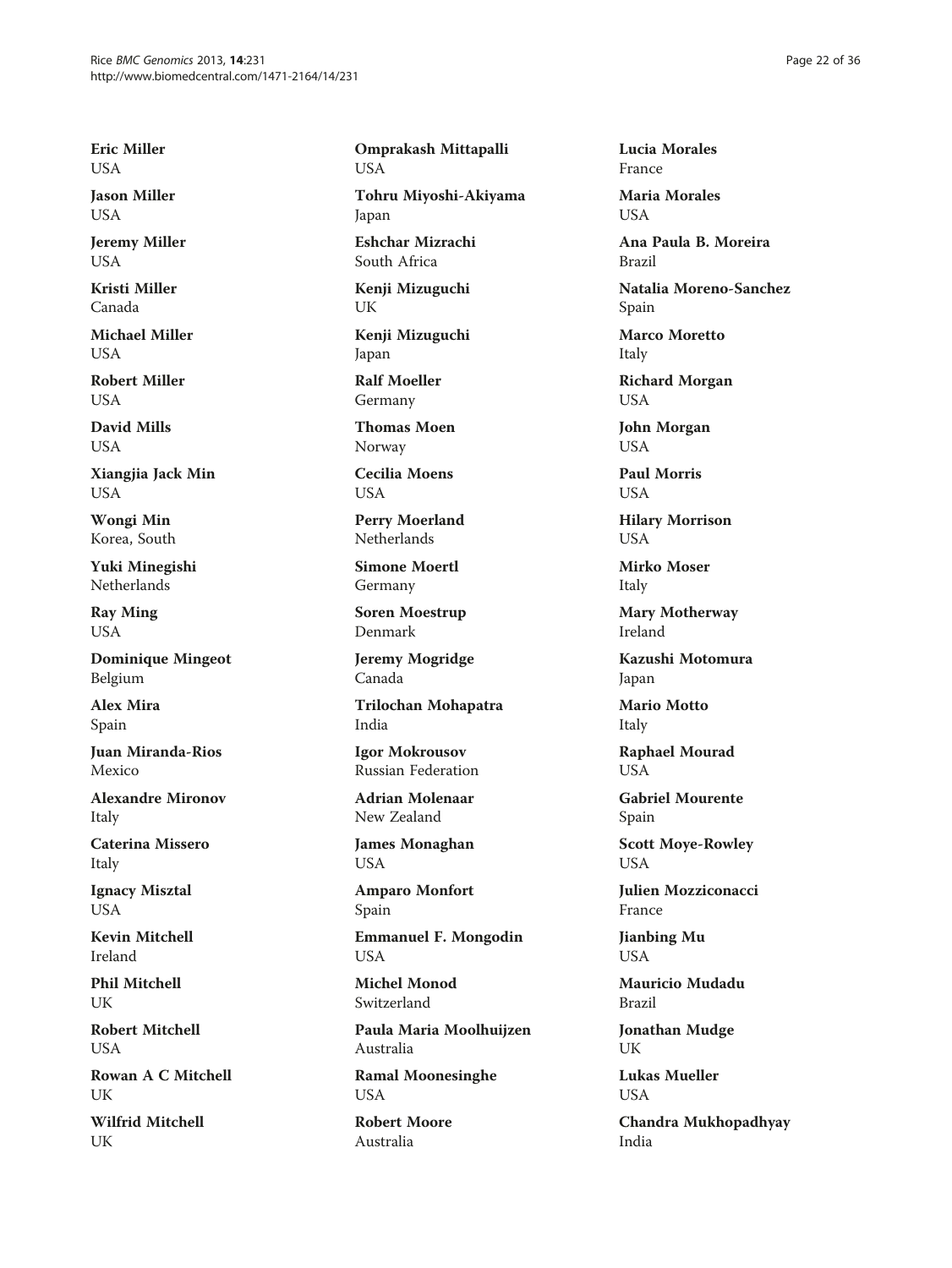Subhasis Mukhopadhyay India

Victoriano Mulero Spain

Jeong-Hwan Mun Korea, South

Maite Muniesa Spain

Sarah Munro **I** ISA

Chris Murgatroyd Germany

Antonio Musio Italy

Garry Myers USA

Peter Myler USA

Satoshi Nagai Japan

Takeshi Nagashima Japan

Laszlo Nagy Hungary

Sven Nahnsen Germany

Shinichi Nakagawa Japan

Kinichi Nakashima Japan

Harikrishna Nakshatri **USA** 

Satoshi Namekawa **USA** 

Bindu Nanduri USA

Loris Nanni Italy

Alfonso Navas Spain

Patrick Navas USA

Frank Naya USA

Hugo Naya Uruguay

Daniel Neafsey USA

David Neale **USA** 

Aurora Nedelcu Canada

Uwe Nehls Germany

David Nelson USA

George Nelson USA

Karen Nelson **USA** 

Matthew Nelson Australia

Mitsuru Nenoi Japan

Rob Ness UK

Annette Neubüser Germany

Cécile Neuvéglise France

Pierre Neuvial France

Cedric Neveu France

Margaret Neville USA

Henry Nguyen USA

Kwangsik Nho USA

Francesco Nicassio Italy

Krista Nichols **USA** 

Rick Nicholson Australia

Marisa F Nicolás Brazil

Oliver Niehuis Germany

Henrik Nielsen Denmark

Kay Nieselt Germany

Carien Niessen Germany

Sergey Nikolaev Switzerland

Mats Nilsson Sweden

Hidenori Nishihara Japan

Chikako Nishitani Japan

Eishi Noguchi USA

Fabio Nogueira Brazil

Hisayuki Nomiyama Japan

Dan Nonneman **I** ISA

Joseph Norman Canada

Mehrdad Noruzinia Iran

Michael Nothnagel Germany

Masafumi Nozawa Japan

Alexis Nzila Kenya

Ulrike Ober Germany

David Oconnor USA

Naotake Ogasawara Japan

Norichika Ogata Japan

Yoshitoshi Ogura Japan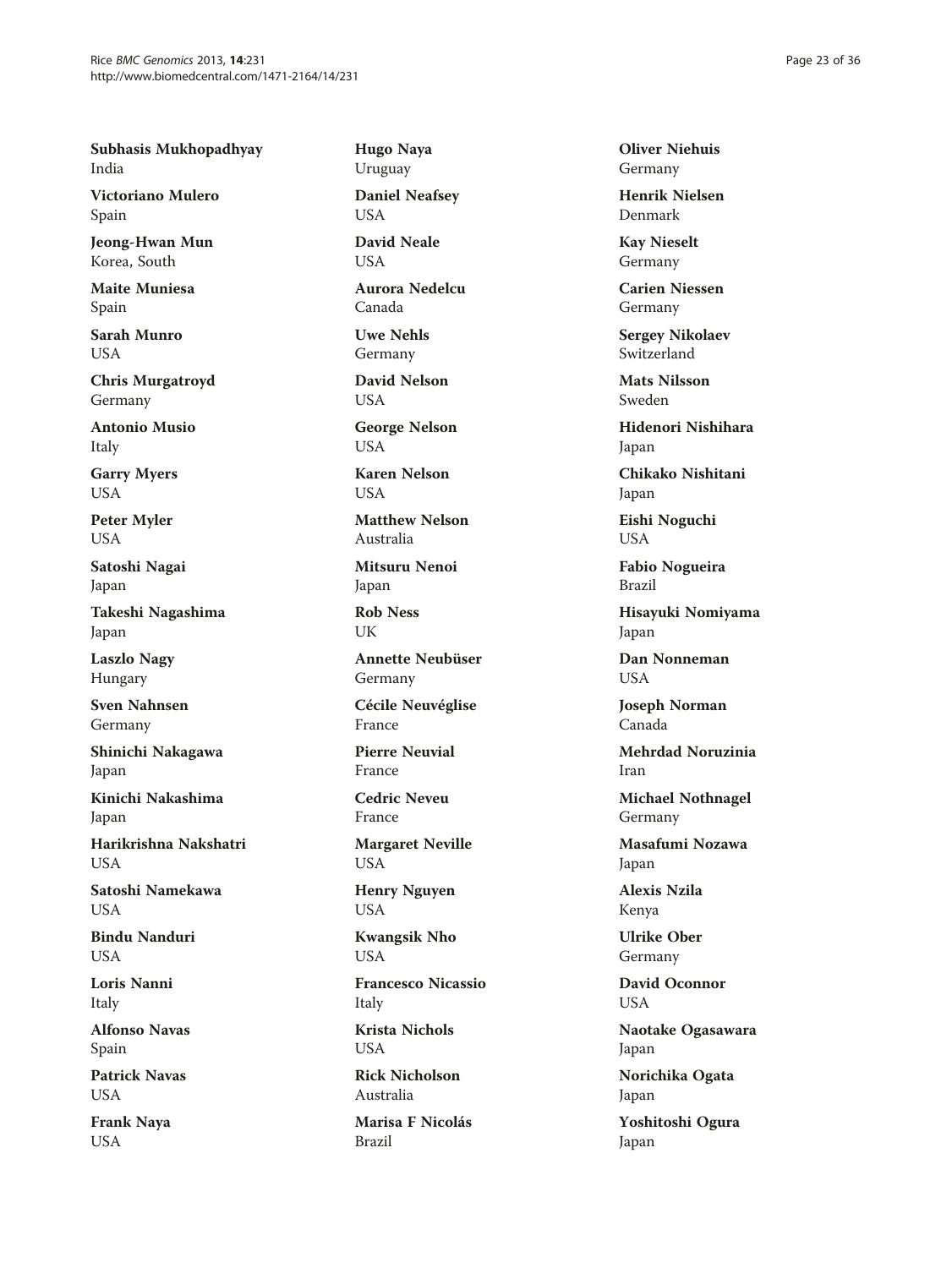Terrance O'Hanlon USA

Tazro Ohta Japan

Miki Okada USA

Shigeru Okada Japan

Mina Okochi Japan

Michal Okoniewski Switzerland

Carla Oliveira Portugal

Patrícia Oliveira Portugal

Jose L. Oliver Spain

Patrick Ollitrault France

Ingrid Olsaker Norway

Daniel Olson **USA** 

Bode Olukolu **USA** 

Seong Siang Ong Malaysia

Charles Opperman USA

Monica Orellana **USA** 

Aharon Oren Israel

Gisella Orjeda Peru

Ernesto Ormeno-Orrillo Mexico

Naoki Osada Japan

Cameron Osborne UK

Nir Osherov Israel

Carla Osiowy Canada

Majid Osman Sweden

Justin O'Sullivan New Zealand

Martin Oti Netherlands

Nicholas O'Toole Canada

Sieglinde Ott Germany

Hong-Yu Ou China

Marc Ouellette Canada

Yoshihiro Ozeki Japan

Fatih Ozsolak **USA** 

Amanda Padovan Australia

Mark Paine UK

Jorge Paiva Portugal

Suman Pakala **USA** 

Sharmistha Pal **USA** 

Irene Pala Sweden

Dasaradhi Palakodeti India

Stela Palii USA

Lance Palmer USA

Yniv Palti **USA** 

Franck Panabieres France

Ashwni Kumar Pandey India

Girdhar Pandey India

Nattanan Panjaworayan Thailand

Georgia Panopoulou Germany

Stéphane Panserat France

Ilan Paran Israel

Isobel Parkin Canada

Matthew Parks **I** IS A

Larry Parnell USA

Zuly Parra USA

John Parsch Germany

Michael James Parsons **I** IK

Sara Partemi Italy

Erica Pasini Netherlands

Andrew Pask USA

Karla Passalacqua USA

Flavia Passos Brazil

Prabhu Patil India

Yannick Pauchet Germany

Nathalie Pavy Canada

Gary Payne USA

Terry Pearson Canada

Inti Pedroso UK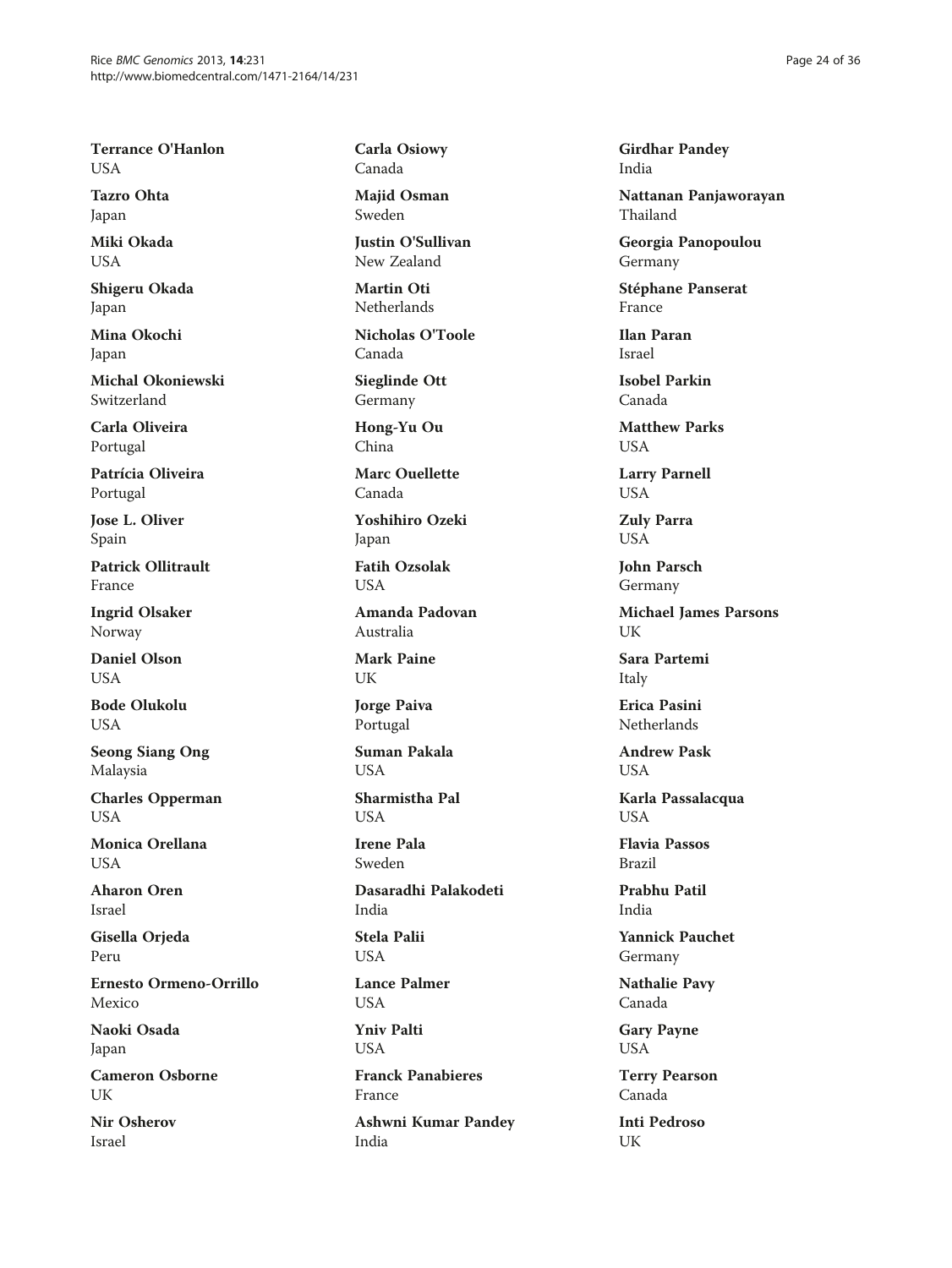Francisco Pelegri USA

Pablo Pelegrin Spain

Matteo Pellegrini **USA** 

Marina Peluffo Argentina

Francisco Peñagaricano USA

Luiz Penalva USA

Miguel Penalva Spain

Michele Perazzolli Italy

Andy Pereira USA

Ernesto Perez-Rueda Mexico

George Perry USA

Mark Perry UK

Graziano Pesole Italy

Elena Pestsova Germany

Sunday Peters **USA** 

Kevin Peterson **I** IS A

Tobias Hartmut Petri Germany

Sandrine Petry France

Jonathan Pevsner USA

Belen Pico Spain

Stefania Pilati Italy

Lori Pile USA

Madalena Pimentel Portugal Stefan Pinter

**I** ISA

Paulo Marcos Pinto Brazil

Rosa Maria Pintó Spain

Helen Piontkivska USA

Roger Pique-Regi USA

J. Chris Pires **USA** 

Nuno Pires Switzerland

Josep V. Planas Spain

Graham Plastow Canada

Federico Plazzi Italy

Karine Plourde Canada

Olga I. Podgornaya Russian Federation

Monica Poelchau USA

R. Scott Poethig USA

Igor Pogribny USA

Julio Polaina Spain

Eugenia Poliakov USA

Nicolas Pollet France

Andrew Pomiankowski UK

Igor Ponomarev USA

Siriluck Ponsuksili Germany

Beatriz Pontes Spain

Leo Poon Hong Kong

Ron Porat Israel

Alexey Porollo USA

Ezio Portis Italy

Charlotte Poschenrieder Spain

David Pot **I** IS A

Deborah Power Portugal

Rolf Prade USA

Sylvain Pradervand Switzerland

Ashwin Prakash USA

Manoj Prasad India

Shelly Praveen India

Thomas Preiss Australia

Michael Prentice Ireland

Silvano Presciuttini Italy

James Preston USA

Julia Pridgeon USA

Alessandro Prigione Germany

Michael Primig France

Andreas Prokesch Austria

Nicholas Provart Canada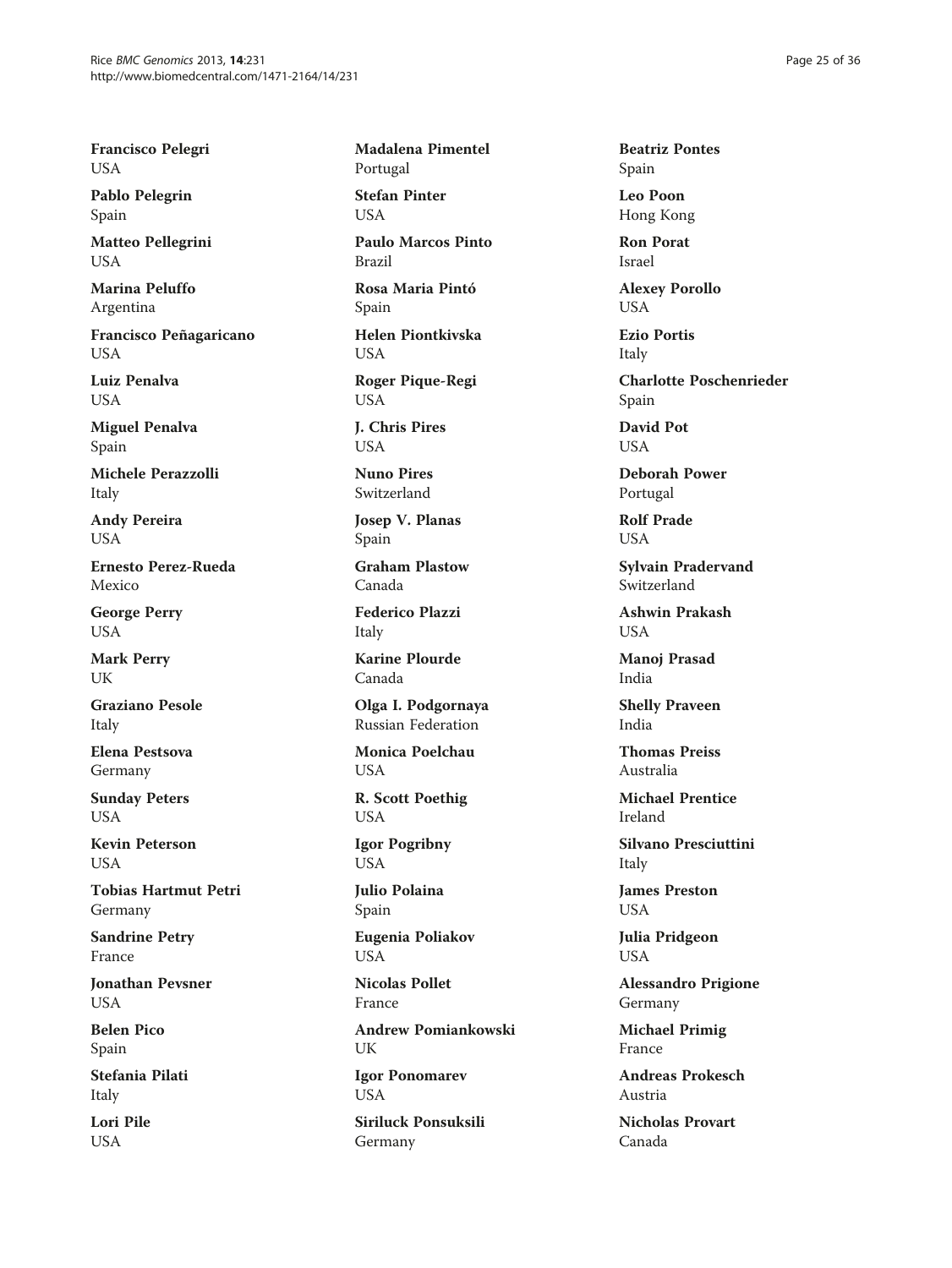Anna Psaroulaki Greece

Soni Savai Pullamsetti Germany

Marco Punta UK

Mirja Puolakkainen Finland

Luciano Puzer Brazil

Joshua Puzey USA

Ji Qi China

Huaizhen Qin USA

Li-Xuan Qin USA

Deyou Qiu China

Peng Qiu USA

Kun Qu USA

Nicole Quinn Canada

Fabiola Quintero-Rivera **USA** 

Petr Ráb Czech Republic

Monte Radeke USA

Hermann Ragg Germany

Johannes Rainer Austria

Istvan Rajcan Canada

Markus Ralser UK

Srinivasan Ramachandran India

Sahadevan Raman USA

Karthik Raman India

Mani Ramaswami Ireland

Mika Ramet Finland

Jean-Francois Rami France

Punna Ramu India

David Rand USA

A. Koneti Rao **USA** 

Aakrosh Ratan USA

Narayan Rath USA

Thomas Rattei Austria

Dmitry Ravcheev Russian Federation

David Ray USA

Timothy Read **USA** 

Ahmed Rebai Tunisia

Venu Reddyvari Channarayappa USA

John Reece-Hoyes USA

James Reecy USA

Kent Reed USA

Sharon Regan Canada

Gemma Reguera USA

Michael Rehli Germany

Adam Reid UK

Gregor Reid Canada

Norbert Reiling Germany

Mark Reimers **USA** 

Valerie Reinke USA

Bernhard Renard Germany

Carlo Renieri Italy

Susanne Renner Germany

Pierre-Yves Rescan France

Wolfgang Resch USA

Caird Rexroad **USA** 

Jose Ribeiro **USA** 

Anne Ricard France

Antonella Riccio UK

Jose Luis Riechmann **USA** 

Jose Luis Riechmann Spain

Katharina Riedel Germany

Guillem Rigaill France

Monique Rijnkels USA

Robert Riley USA

Gerald Rimbach Germany

Gonzalo Rincon USA

Brian Ring USA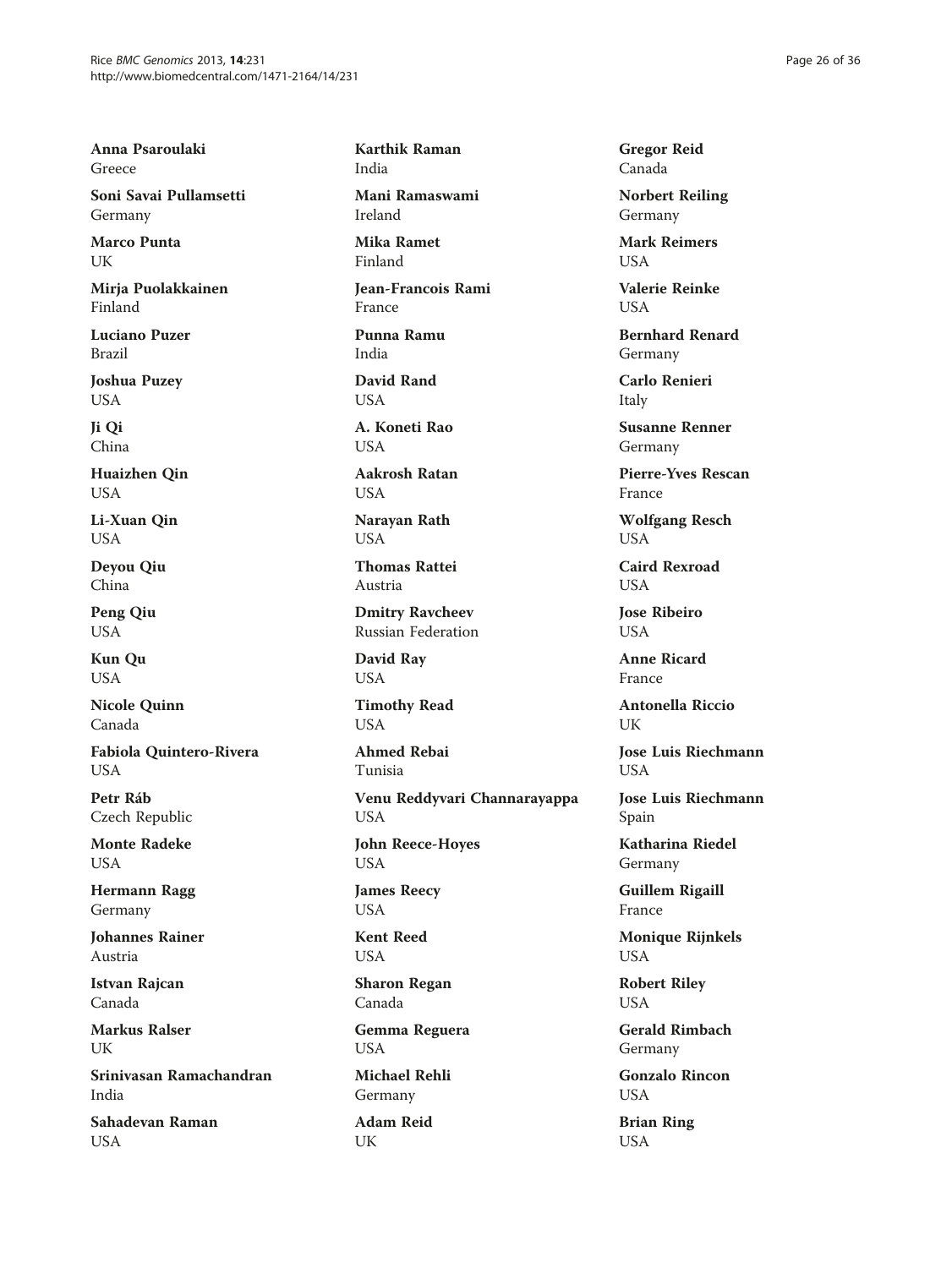Silke Rinkwitz Australia

Matthew Rise Canada

Claude Rispe France

Davide Risso USA

Matthew Ritchie Australia

Kermit Ritland Canada

Rita Roberti Italy

Jeremy Roberts UK

Philip Roberts USA

Ashley Robinson USA

Eduardo Rocha France

Mauricio Rodriguez-Lanetty USA

Susana Rodriguez-Navarro Spain

Francisco Rodriguez-Valera Spain

Claire Rogel-Gaillard France

Hilary Rogers UK

John Rohde Canada

Jai Rohila USA

Antonis Rokas USA

Carlos Romero Spain

Hector Romero Uruguay

Margie Romine USA

Philip Rosenstiel Germany Gil Rosenthal

USA

Mara Rosenzvit Argentina

John Rossi USA

Omar Rota-Stabelli Italy

Marc Rothenberg USA

Lisa Rowland **I** IS A

Francesca Ruberti Italy

Paul Rushton USA

Steven Russell UK

Beth Russell USA

Hege G. Russnes Norway

Claudia Russo Brazil

Colm Ryan Ireland

Ivan Rychlik Czech Republic

Alexei Ryskov Russian Federation

Lucia Sacchetti Italy

Giuseppe Saccone Italy

Gilberto Sachetto-Martins Brazil

Timothy Sackton USA

Jeroen Saeij USA

David Saffen China

Daniela Saggioro Italy

Ozgur Sahin USA

Harpreet Saini UK

Ayako Sakamoto Japan

Takashi Sakamoto Japan

Emili Salo Spain

Paulo Salomon Brazil

Walter Salzburger Switzerland

Keyan Salzman **USA** 

Michael Sammeth Spain

William Sanders USA

Ajay Sandhu **USA** 

Thomas Sandmann **USA** 

Eidy Santos Brazil

Mauro Santos Spain

Pablo Santos Germany

Daniel Sargent Italy

Mehdi Sargolzaei Canada

Debabrata Sarkar India

Maureen Sartor **USA** 

Masaki Sasai Japan

Yasunori Sasakura Japan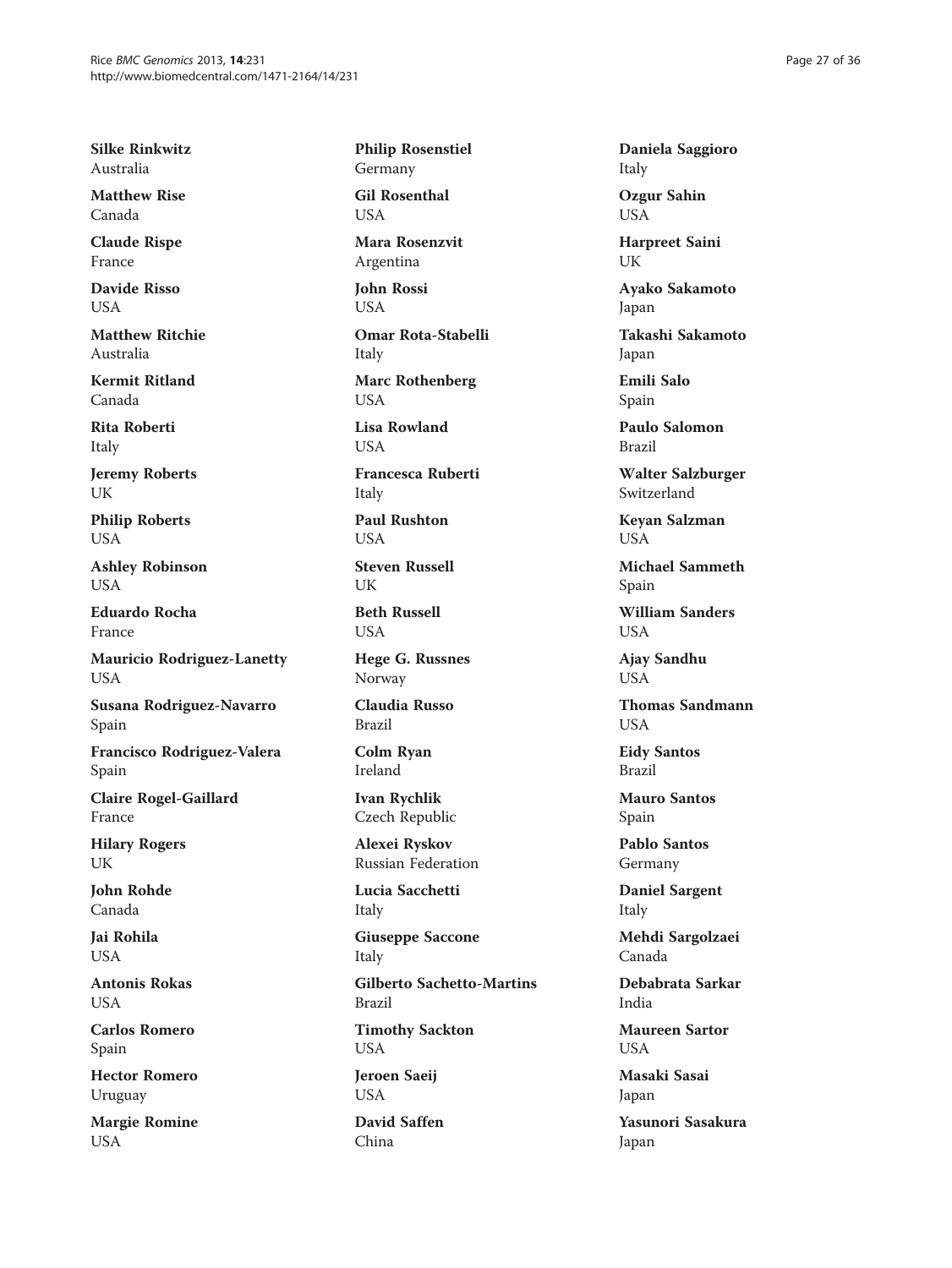Samuel Sathyanesan Newton USA

Kaoru Sato Japan

Kazuhiro Sato Japan

Yukuto Sato Japan

Akira Satoh Japan

Shigeru Satoh Japan

Sampurna Sattar USA

Barry James Saville Canada

Samir Sawant India

Sunita Saxena India

Joseph Schacherer France

Katrin Schaefer Germany

Christoph Schaniel **USA** 

Manfred Schartl Germany

Michael Schatz **USA** 

Mark Schembri Australia

Laurent Schibler France

Bernhard Schink Germany

Jan Schirawski Germany

Andreas Schlicker Netherlands

Thomas Schmutzer Germany

Gerald M. Schneeweiss Austria

Matthias Schnell USA

Max Schobert Germany

Julie Scholes UK

Uwe Scholz Germany

Dustin Schones USA

Jacqueline Schoumans Sweden

Augusto Schrank Brazil

Andreas Schreiber Australia

Marcel H. Schulz USA

Gadi Schuster Israel

Lillie Searles **USA** 

James Seeb USA

Lisa Seeb **USA** 

Bo Segerman Sweden

Verena Seidl-Seiboth Austria

Hank Seifert USA

Rajandeep Sekhon USA

Jeremy Selengut USA

Arnab Sen India

Francois Seneca USA

Anirvan Sengupta USA

Carlos Serezani USA

Eyal Seroussi Israel

Nicole Sessler Canada

Praveen Sethupathy USA

Robert Settlage USA

Joao Setubal Brazil

Andrew Severin **USA** 

Patricia Severino Brazil

David Severson USA

Hans-Martin Seyfert Germany

William Shafer **USA** 

Zaigham Shahzad France

Tamim Shaikh **USA** 

Xueyan Shan **USA** 

Ravi Shankar India

Jian-Zhong Shao China

Renfu Shao Australia

Ning-Yi Shao USA

Ehud Shapiro Israel

Igor Sharakhov USA

Soroush Sharbati Germany

Shayan Sharif Canada

Amit Sharma India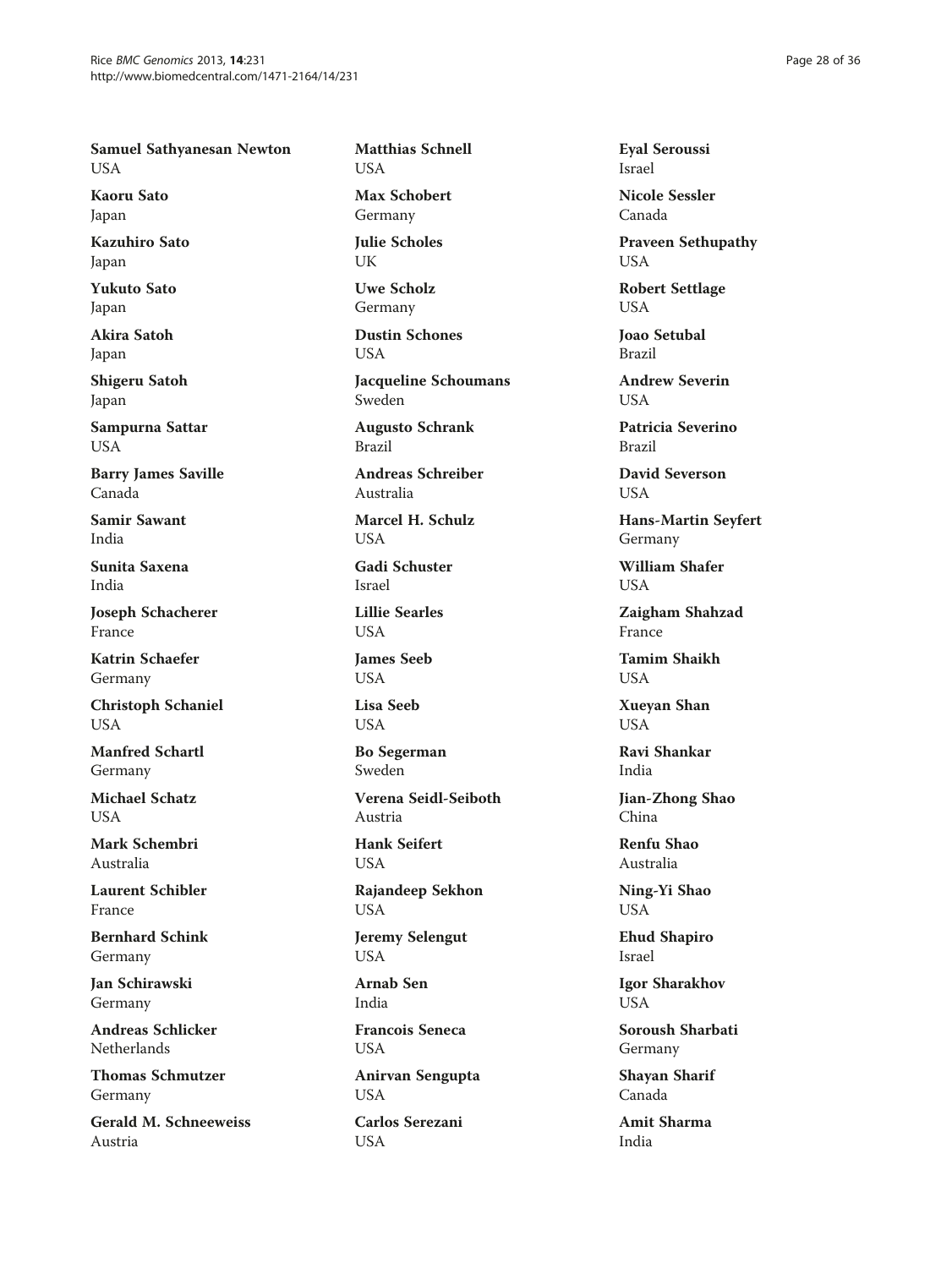Mridula Sharma Singapore

Ram Kumar Sharma India

Tilak Sharma India

Thomas Sharpton USA

Chaowen She China

Fafu Shen China

Ying Shen Norway

Yiping Shen USA

Yufeng Shen USA

Merv Shepherd Australia

Sue Sherman-Broyles USA

Yuri Shestopaloff Canada

Mingzhu Shi USA

Qinghua Shi China

Yun-Bo Shi **USA** 

Zhengli Shi China

Tetsuo Shibuya Japan

Shuji Shigenobu Japan

Masayoshi Shigyo Japan

Tokurou Shimizu Japan

Kazuyuki Shimizu Japan

Chuya Shinzato Japan

Gautam Shirsekar USA Shin-Han Shiu USA Jeffry Shultz **USA** Hannah Siddle UK Stefan Siebert USA Paul Siegel USA

Trevor Siggers USA

Eric Sijbrands Netherlands

Amaro Silva Brazil

Herman Silva Chile

Cynthia Silveira Brazil

Francesco Silvestrini Italy

Henner Simianer Germany

Richard Simon USA

Jared Simpson UK

Ambuj Singh USA

Rama Singh Canada

Upinder Singh USA

Jose Siqueira Brazil

Marc-André Sirard Canada

Nini Hedberg Sissener Norway

Mikael Skurnik Finland

Jerod Skyberg USA

Barry Sleckman USA

Janet Slovin **I** ISA

Pavel Sluka Australia

Christopher Mark Smales UK

Craig Smith Australia

Gilbert Smith **USA** 

Harold Smith USA

Stephen Smith USA

William Smith **USA** 

Michael Smoot USA

Petr Smykal Czech Republic

Warren Snelling USA

Rod Snowdon Germany

Ana Soares Portugal

Pamela Sokol Canada

Nick Sokol USA

Bernd Sokolowski USA

Leah Solberg Woods USA

Aleksey Soldatov Germany

Jiuzhou Song USA

Min Ok Song Korea, South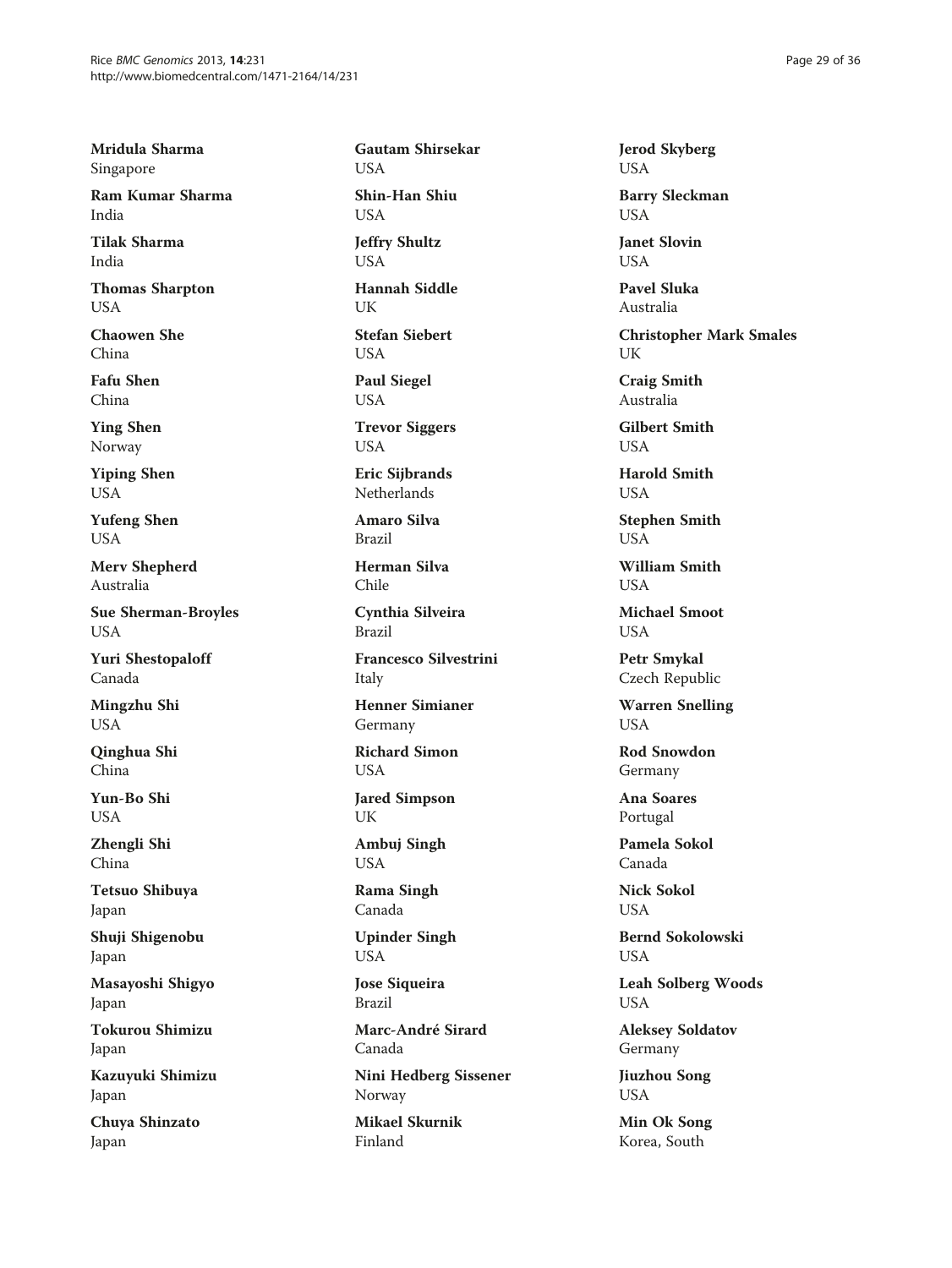Xiang Song USA

Tad Sonstegard USA

Linda Sperling France

Sriganesh Srihari Singapore

Rohith Srivas **I** ISA

Justin St. John Australia

Gary Stacey USA

Catherine Stamoulis **USA** 

Alfons Stams Netherlands

Dana Stanley Australia

Ian Stansfield UK

Maud Starmans Canada

Michael Stear I IK

Robert Steele USA

Marja Steenman France

John Stegeman USA

Juan Steibel USA

Katrina Steiling USA

Peter Steinbacher Austria

Kris Steinbrecher USA

Alessandra Stella Italy

Ulrich Stelzl Germany

Lieven Sterck Belgium

Burkhard Steuernagel Germany

Susan Steyert USA

David Still USA

John Stingl UK

Paul Stothard Canada

Michael Strand **I** IS A

Tobias Straub Germany

Korbinian Strimmer Germany

Philip Stuart USA

Lisa Stubbs **USA** 

Bruno Studer Denmark

David Studholme UK

Jörg Stülke Germany

Nancy Sturm USA

Bing Su China

Guosheng Su Denmark

Zhen Su China

Senthil Subramanian USA

Munetaka Sugiyama Japan

Mulpuri Sujatha India

Paul Sumby USA

Kim Summers **I** IK

Genlou Sun Canada

Hao Sun Hong Kong

Jingchun Sun USA

Youting Sun USA

Ben Sutherland Canada

Yutaka Suzuki Japan

Per-Arne Svensson Sweden

Petr Svoboda Czech Republic

Marek Switonski Poland

W. Edward Swords USA

Eva Sýkorová Czech Republic

Ann-Christine Syvanen Sweden

Michael Syvanen **USA** 

Aniko Szabo **USA** 

Sara Szabo USA

Steven Szczepanek USA

Gyorgy Szittya Hungary

Joseph Szustakowski USA

Kobi Tadmor Israel

John Taggart UK

Roberto Tagliaferri Italy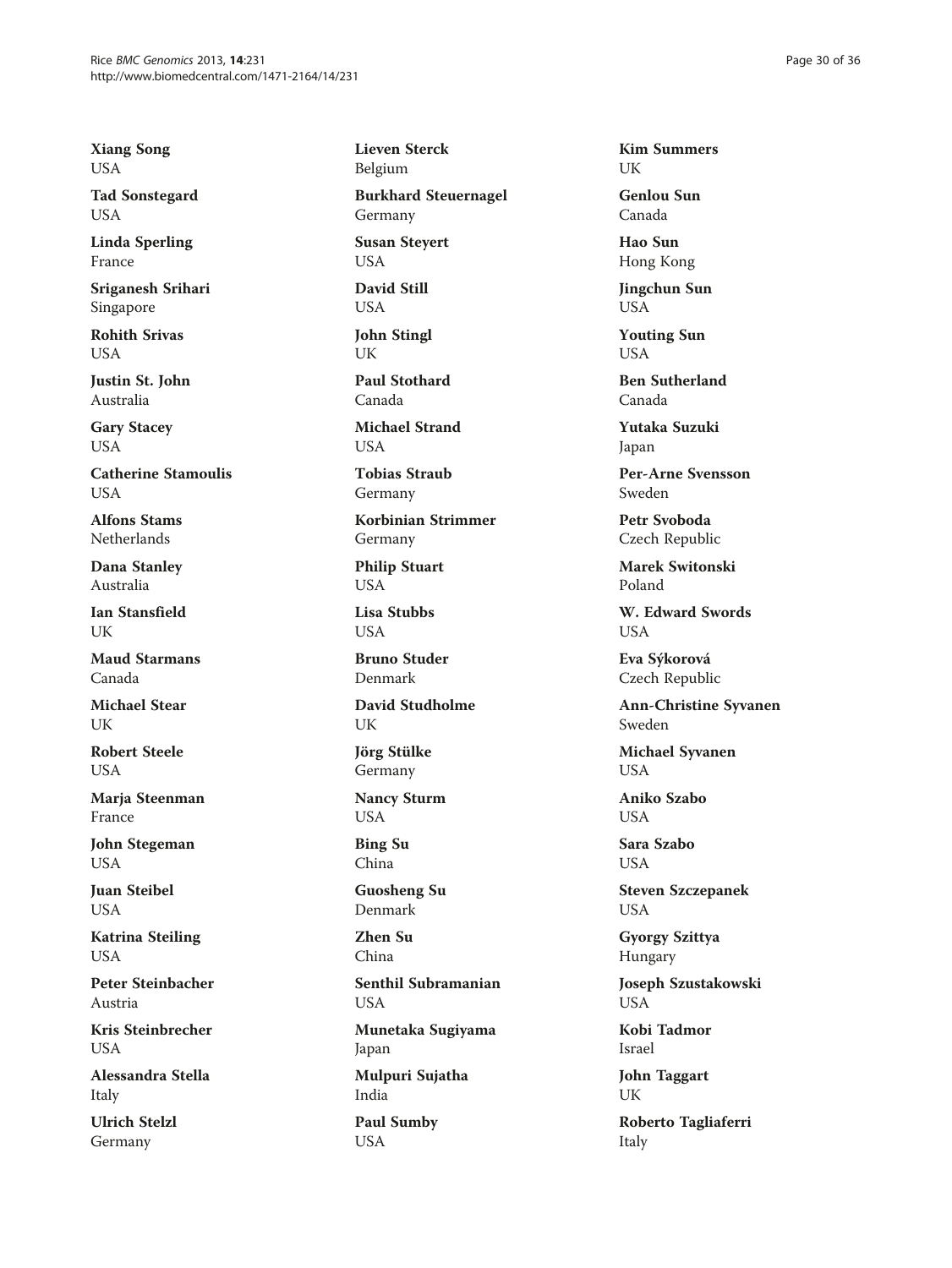Kazuhiro Takemoto Japan

Adam Takos Denmark

Firas Talas Switzerland

Deborah Talkington USA

Yutaka Tamaru Japan

Tsuyoshi Tanaka Japan

Chaorong Tang China

Guiliang Tang USA

Haixu Tang USA

Jifeng Tang Netherlands

Sithichoke Tangphatsornruang Thailand

Rick Tarleton USA

Patrick Tarpey **UK** 

Deirdre Ellen Kathleen Tarr **USA** 

Andreas Tauch Germany

Stefan Taudien Germany

Jennifer Taylor Australia

Marinus Te Pas Netherlands

Scott Tebbutt Canada

Karsten Tedin Germany

Marta Teixeira Brazil

Ross Tellam Australia

Thomas Templeton USA

Torstein Tengs Norway

Teija Tenhola-Roininen Finland

Paula Tennant Jamaica

Javier Terol Spain

Herve Tettelin **USA** 

Rudolf Kurt Thauer Germany

Charles Theillet France

Sascha Thewes Germany

Jyothi Thimmapuram USA

James Thomas USA

Kelley Thomas USA

Russell Thomas **USA** 

Anne Thompson USA

Cheryl Thompson USA

Christopher Thompson Germany

Claudia Elizabeth Thompson Brazil

Cristiane Thompson Brazil

Kai Thormann Germany

David Threadgill USA

Bin Tian USA

Miaoying Tian USA

Shiping Tian China

Xiangjun Tian USA

X Cindy Tian **USA** 

Nick Tinker Canada

Richard Titball **I**IK

Basant Tiwary India

Michèle Tixier-Boichard France

Helena Tlaskalova-Hogenova Czech Republic

Christian Tobias USA

Stefan Toegel Austria

Catherine Laure Tomasetto France

Stan Tomavo France

Craig Tomlinson **USA** 

Anni Tonteri Finland

Bente Torstensen Norway

Amy Toth USA

Andrey Tovchigrechko USA

Christopher Town USA

Jeffrey Townsend USA

Teruaki Tozaki Japan

Timothy Tranbarger France

Walther Traut Germany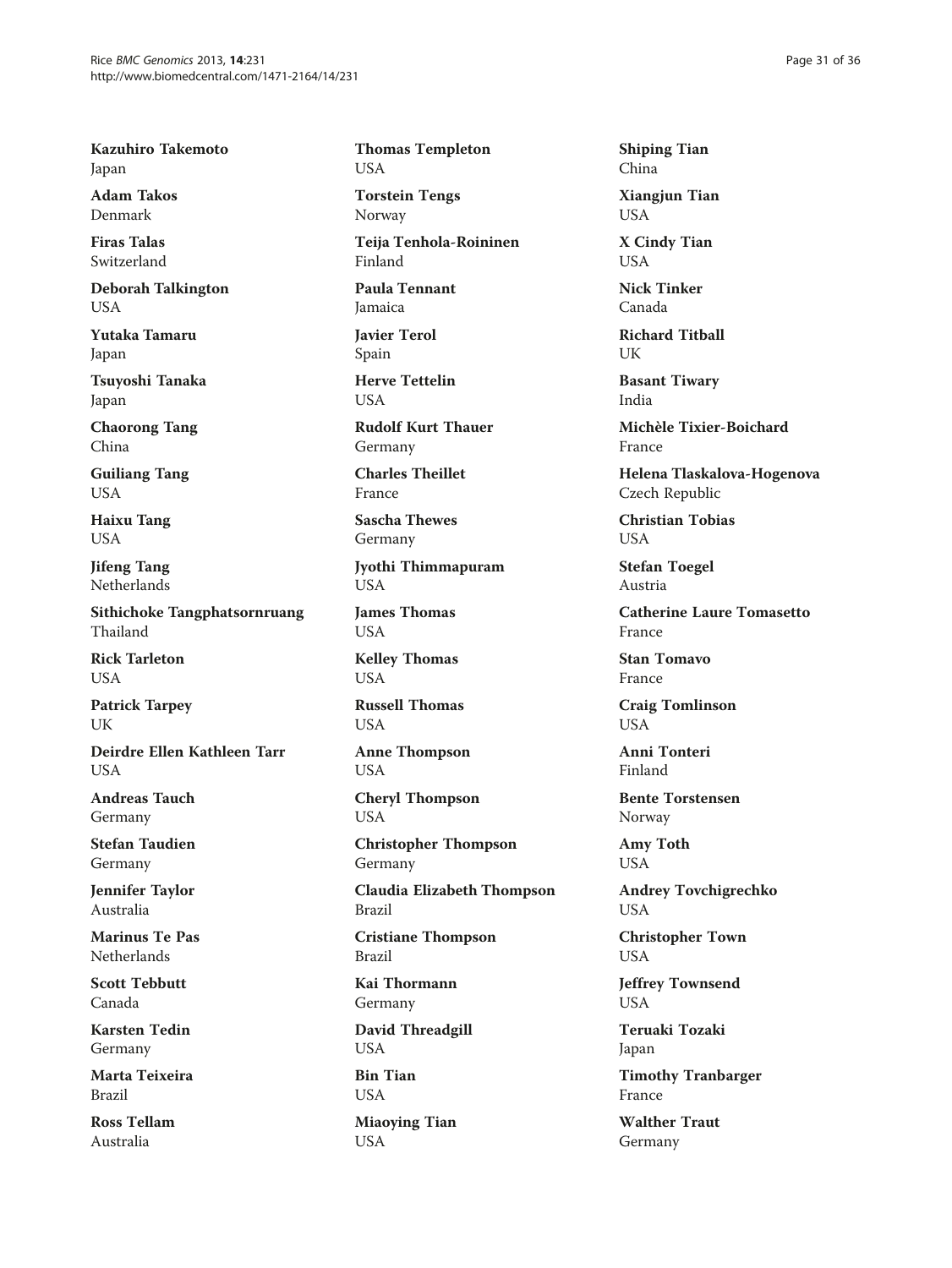Michelle Trautwein USA

Martin Trick **I** IK

Sucheta Tripathy **USA** 

Karina Trono Argentina

John Trowsdale **I** IK

Heather True USA

Penelope Truman New Zealand

Kunihiro Tsuchida Japan

Kenichi Tsuda Germany

Kentaro Tsukamoto Japan

Makoto Tsuneoka Japan

Seiya Tsushima Japan

Christopher Tuggle **USA** 

Mick Tuite UK

Emily Turner USA

Stephen John Turner Australia

Akhilesh Tyagi India

Benjamin Tycko USA

Milton Typas Greece

Argyris Tzouvelekis Greece

Ikuo Uchiyama Japan

Joshua Udall USA

Yoshinobu Uemoto Japan Hirohide Uenishi Japan

Saneyoshi Ueno Japan

Cirano José Ulhoa Brazil

Reinhard Ullmann Germany

Elisabetta Ullu **USA** 

Gudrun Ulrich-Merzenich Germany

Per Unneberg Sweden

Graham Upton UK

David Ussery Denmark

Akhil Vaidya USA

Daniel Vaiman France

Saba Valadkhan **USA** 

Nicole Valenzuela **USA** 

Eric Vallender **USA** 

Miguel Valvano Canada

Ariena Van Bruggen USA

Bart Van De Sluis Netherlands

Guido Van Den Ackerveken **Netherlands** 

Joost Van Den Brink **Netherlands** 

Esther Van Der Knaap USA

Allen Van Deynze USA

Gary Van Domselaar Canada

Joost Van Dongen Germany

Monique Van Hoek  $I$   $I$  $S$  $\Delta$ 

Hein Van Lith Netherlands

Monique Van Oers Netherlands

Jan Van Oeveren Netherlands

Ildiko Van Rhijn **Netherlands** 

Marie-Anne Van Sluys Brazil

Peter Van Ulsen Netherlands

Gilles Van Wezel Netherlands

Tom Van Wezel **Netherlands** 

Peter Vandamme Belgium

Ilse Vandecandelaere Belgium

Mario Vaneechoutte Belgium

Paul Vanraden **USA** 

I Varona Italy

Serena Varotto Italy

Rajeev Varshney India

Ana Tereza Vasconcelos Brazil

Marta Vasconcelos Portugal

Nikita Vassetzky Russian Federation

Herve Vaucheret France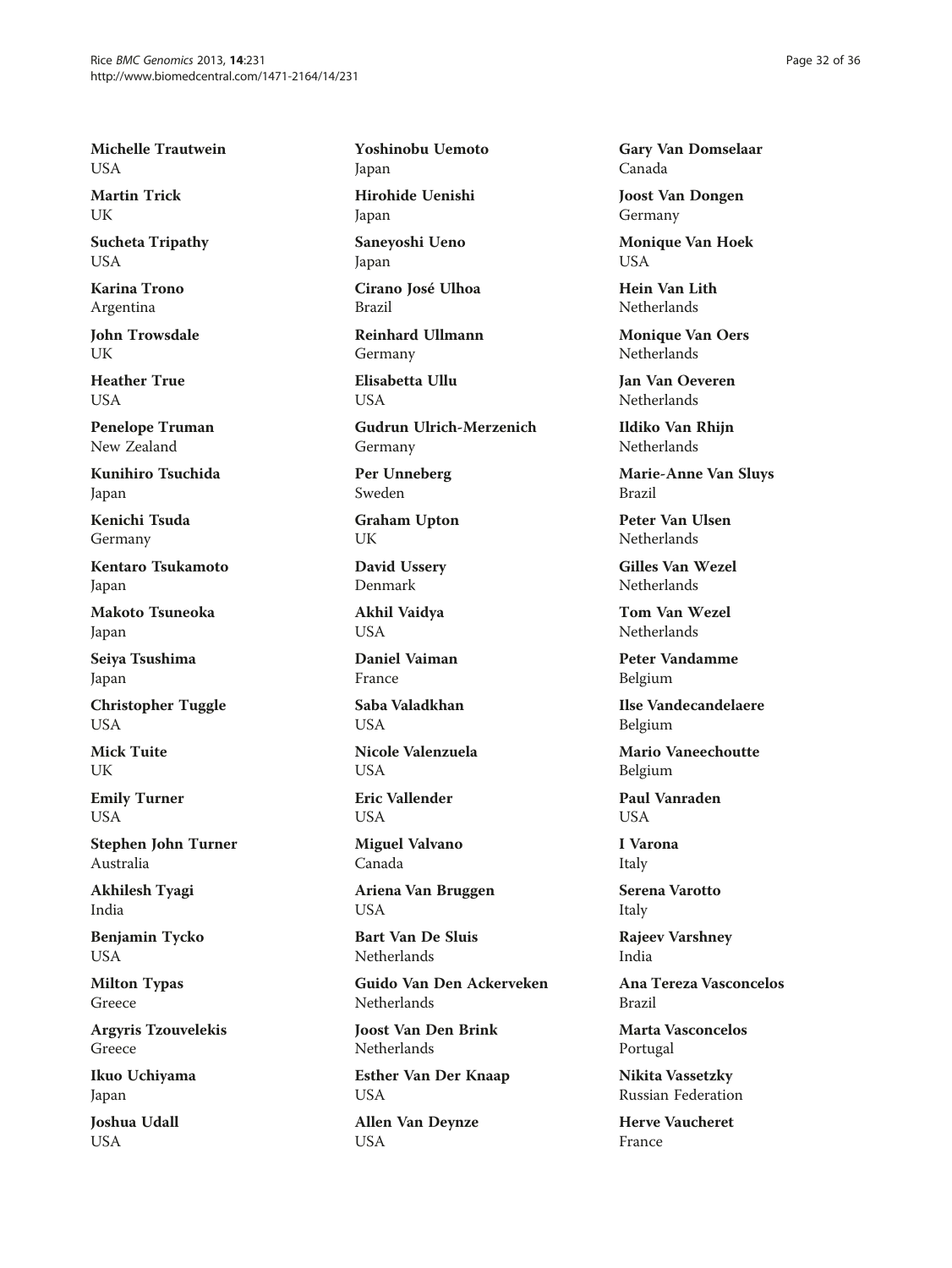Jose Vazquez-Boland UK

Paola Venier Italy

Marco Ventura Italy

A Veronese Italy

Pasqua Veronico Italy

Cristina Vettori Italy

Marcelo Vicari Brazil

Kasey Vickers USA

Sara Vieira-Silva Belgium

Yves Vigouroux France

Mathilakath Vijayan Canada

Carlos Vilches Spain

Martin Vingron Germany

Charles Vinson USA

Jaap Visser **Netherlands** 

Miguel Viveiros Portugal

P Vize Canada

Lila Vodkin USA

Claudia Voelckel New Zealand

Alfried Vogler UK

Richard Vogt USA

Christian Voigt Germany

Silvia Von Der Heyde Germany

John Vontas Greece

Igor Vorechovsky UK

Marnik Vuylsteke Belgium

Agnieszka Waclawik Poland

Simon Waddell **IK** Andrea Waeschenbach

**I** IK Virginia Walbot USA

Aisha Walker USA

Xiaochun Wan China

Bing-Bing Wang USA

Chenghui Wang China

Haifeng Wang China

Jianrong Wang USA

Junwen Wang China

Lian-Sheng Wang China

Lipo Wang Singapore

Mei-Hui Wang USA

Mingyi Wang USA

Shaolin Wang USA

Wei Wang USA

Xiangfeng Wang USA

Xiao-Wei Wang China

Xiaofei Wang USA

Xiaojie Wang China

XiaowuWang China

Xiu-Jie Wang China

Yin-Zheng Wang China

Ying Wang USA

Yue Wang USA

Zhiquan Wang Canada

Dierk Wanke Germany

Erich E Wanker Germany

Kevin Wanner **USA** 

Ilan Wapinski **USA** 

Honorine Ward **USA** 

Judson Ward **USA** 

Hans-Jörg Warnatz Germany

James Wasmuth Canada

Trudy Wassenaar Germany

Shugo Watabe Japan

Jakob Waterborg USA

Grant Waterer Australia

Robert Waterhouse Switzerland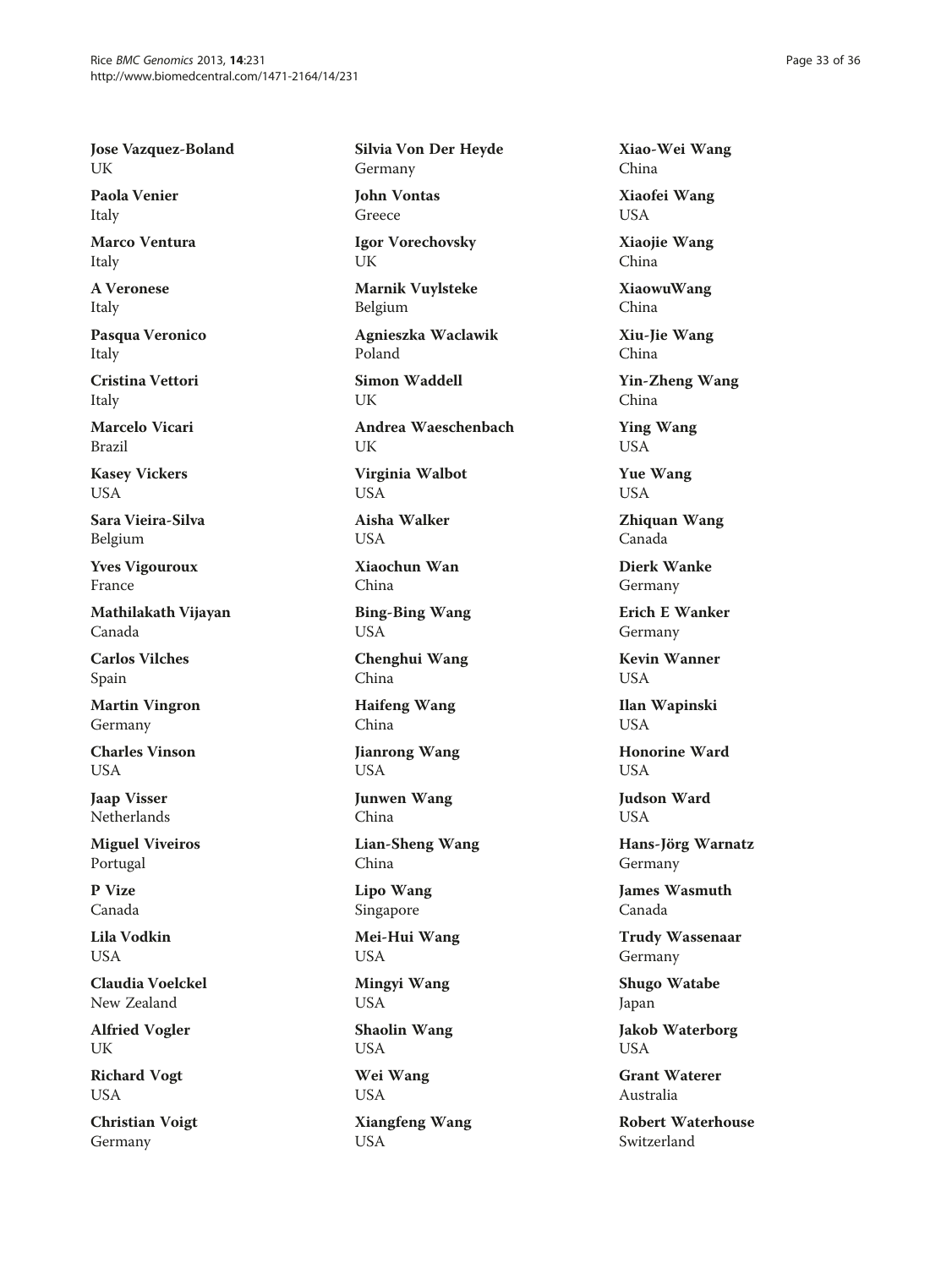Jill Wegrzyn USA

Yuanyuan Wei China

Detlef Weigel Germany

Eberhard Weihe Germany

Joachim Weischenfeldt Germany

Aalim Weljie USA

Jie Wen China

Lihong Weng USA

Chris West UK

James Whelan Australia

Vance Whitaker **USA** 

Matthew White **USA** 

Peter White Australia

Stefan White Australia

Thomas Wicker Switzerland

Saumya Wickramasinghe USA

Ralph Wiedmann USA

John Wiens USA

Paul Wigley UK

Kirk Wilhelmsen USA

Paul Wilkinson UK

Anne Willems Belgium

Tim Williams UK

Laurens Wilming UK

Richard Wilson **USA** 

Klaus Wimmers Germany

Mark Winfield **IK** 

Thierry Wirth France

Keith Woeste **USA** 

Yuri Wolf USA

Steven Wolinsky USA

Emily Wong Australia

Ben Wood Canada

Marion Wood New Zealand

Han Wosten Netherlands

Agnieszka Wozniak Belgium

Naomi Wray Australia

Anthony Wright Sweden

Wasco Wruck Germany

Hao Wu USA

Pei-FuWu China

Shu-Biao Wu Australia

Xiaolei Wu USA

Yanqi Wu USA

Yannick Wurm Switzerland

Tobias Würschum Germany

Anton Wutz Austria

James Wynn USA

James Wynne Australia

Zhiyong Xi USA

Guangmin Xia China

Fengning Xiang China

Wenzhong Xiao USA

Chuanxiao Xie China

Gangcai Xie China

Zhiyong Xiong USA

Lin Xu **USA** 

Chenghai Xue China

Haiming Xu China

Hongyan Xu USA

Ping Xu China

Qiang Xu China

Xiaolei Xu USA

Yan Xu USA

Ying Xu USA

Yu Xue China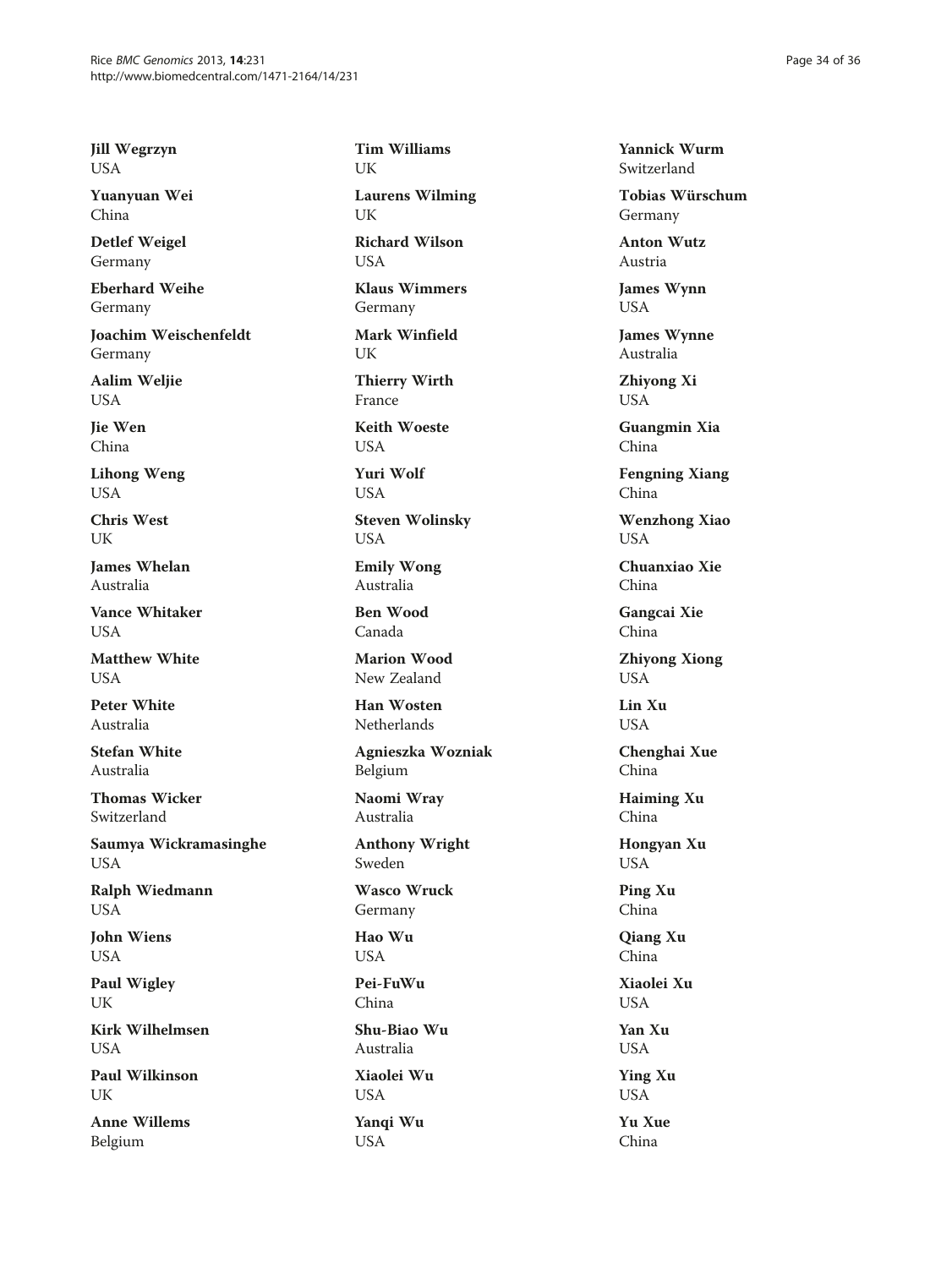Ramon Xulvi-Brunet USA

Gitanjali Yadav India

Igor Yakovlev Norway

Binnaz Yalcin Switzerland

Toshiya Yamamoto Japan

Yoshio Yamaoka Japan

Jianbing Yan Mexico

Itai Yanai USA

Da Yang USA

Huaan Yang Australia

Guojun Yang Canada

Jean Yang Australia

Lixing Yang USA

Rendong Yang USA

Shuqun Yang USA

Tae-Jin Yang Korea, South

Xiao Yang USA

Xiaochuan Yang USA

Yuejian Yang China

Zhenyun Yang USA

Zujun Yang China

Chen-Hsiang Yeang Taiwan

Han Yingpeng China

Bauke Ylstra Netherlands

Sung Ho Yoon Korea, South

Hiderou Yoshida Japan

Karla Yotoko Brazil

Douglas Young UK

Barbara Yoza **USA** 

Jianming Yu USA

Jun Yu China

Sibin Yu China

Tianwei Yu **USA** 

Xiaochun Yu **USA** 

Xuejie Yu **USA** 

Joshua Yuan USA

Feng Yue USA

Gen Hua Yue Singapore

Gael Yvert France

Mostafa Zamanian USA

Maria Mercedes Zambrano Colombia

Dani Zamir Israel

Bing Zang USA

Rafael Zardoya Spain

Dmitri Zaykin USA

Susanne Zeilinger Austria

Noam Zelcer Netherlands

Alex Zelikovsky USA

Chang-Jun Zeng China

Sara Zenoni Italy

Daniel Zerbino **I** IS A

Xiangjiang Zhan UK

Changqing Zhang USA

Chuan-Xi Zhang China

Clarence K. Zhang USA

Dapeng Zhang USA

Hm Zhang China

Huanmin Zhang USA

Jinfa Zhang USA

Julia Zhang USA

Kui Zhang USA

Li Zhang USA

Meiping Zhang USA

Shang-Hong Zhang China

Sheng Zhang USA

Si-Ming Zhang USA